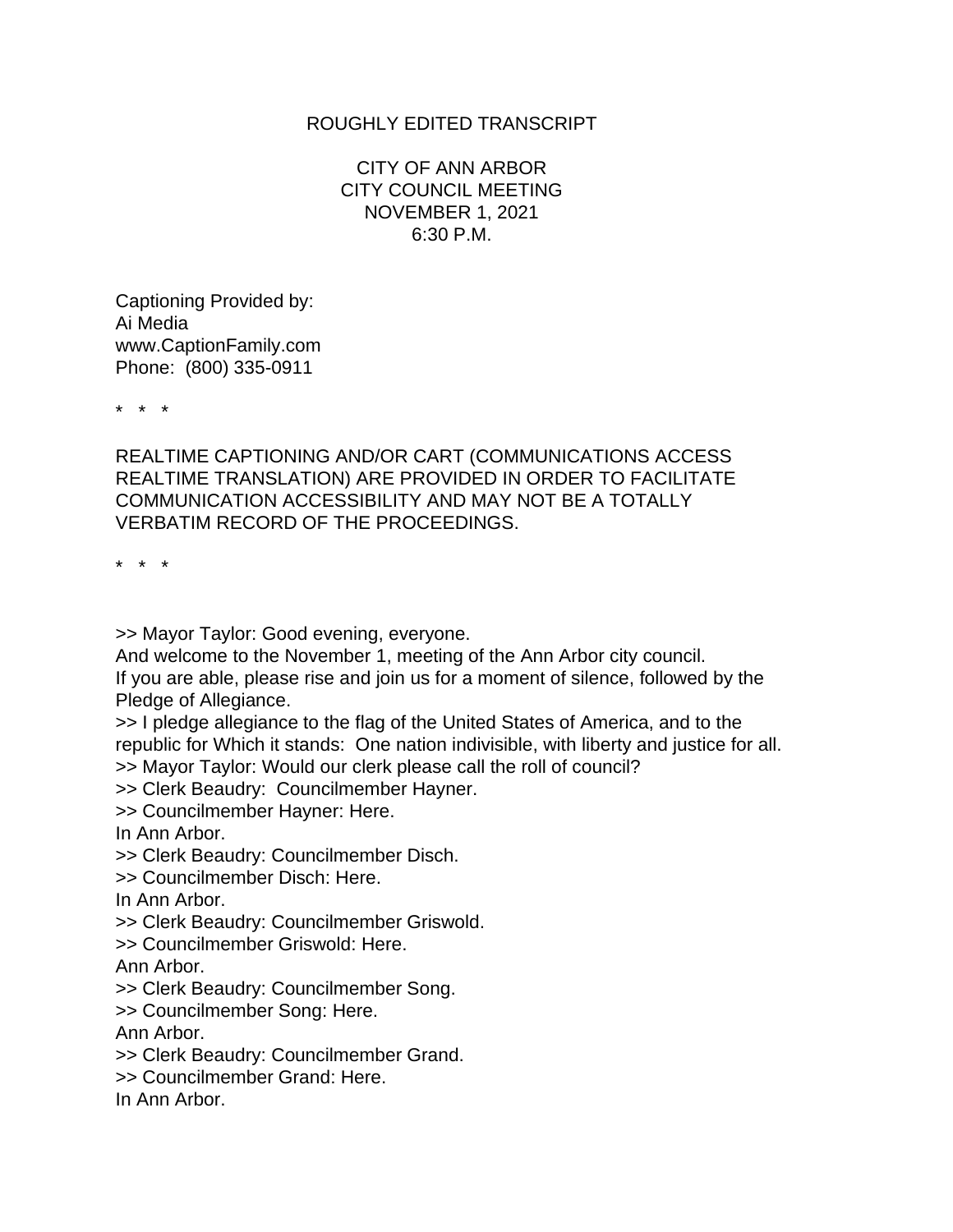>> Clerk Beaudry: Councilmember Radina. >> Councilmember Radina: Here. In Ann Arbor. >> Clerk Beaudry: Mayor Taylor. >> Mayor Taylor: Here. In Ann Arbor. >> Clerk Beaudry: Councilmember Eyer. >> Councilmember Eyer: Here. Ann Arbor. >> Clerk Beaudry: Councilmember Nelson. >> Councilmember Nelson: Here. In Ann Arbor. >> Clerk Beaudry: Councilmember Briggs. >> Councilmember Briggs: Here. In Ann Arbor. >> Clerk Beaudry: Councilmember Ramlawi. >> Councilmember Ramlawi: Present. Ann Arbor. >> Clerk Beaudry: We have a quorum. >> Mayor Taylor: Excellent. May I have a motion to approve the agenda. Moved by Ramlawi and seconded by Disch. Discussion of the agenda? All in favor -- >> I'm sorry, Councilmember Hayner? >> Councilmember Hayner: Yes, thank you, Mr. Mayor. You know, many of us received emails from folks asking that, you know, even some pleading that someone who is in the affirmative of concord pains would like to reconsider that. I would ask if anyone who did vote in the affirmative reconsider that. It would be a great service to the public. I'm not able to. >> Mayor Taylor: Further discussion of the agenda? All in favor? Opposed? The agenda is approved. Do we have communications today from our city administrator? >> Int. City Admin. Dohoney: Good evening, mayor, members of the council. Just wanted to say hi, glad to be with you all. Nothing further. Thank you, sir. >> Mayor Taylor: With the brevity of your comments is inverse to the proportion of the delight in us having you here. So welcome from one and all. We now have an introduction from the chair of our independent community police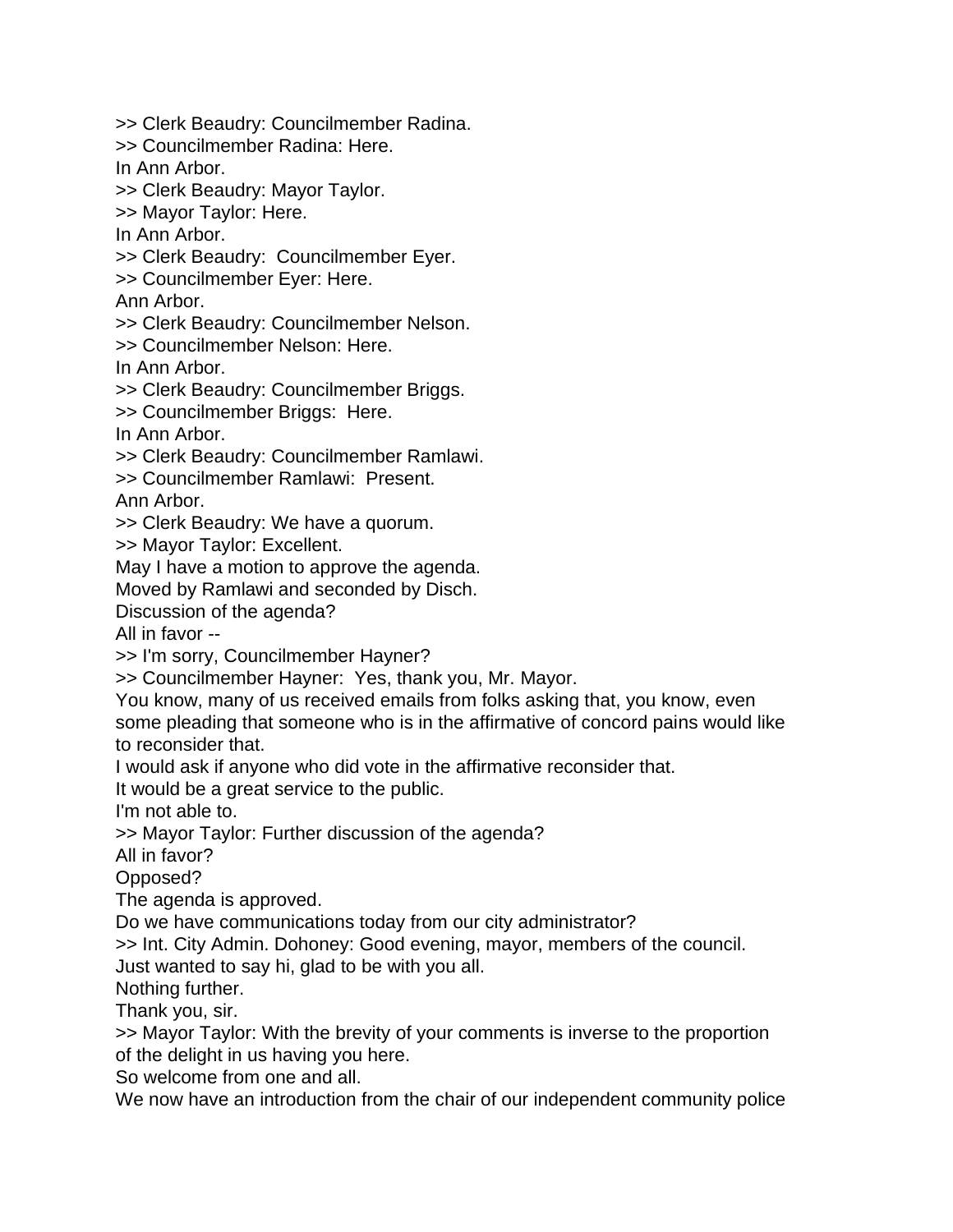oversight commission, Dr. Jackson.

Dr. Jackson, you have the com.

>> Good evening.

Thank you.

For who don't know me, I'm Lisa Jackson, I'm the president of the independent community police oversight commission.

Welcome, Administrator Dohoney.

We conducted interviews with four candidates, and we will soon recommend three of them to the council liaisons for their review and subsequent presentation to the entirety of council for your consideration.

We were blown away by the individuals with whom we spoke, and we hope that council will possess a similar level of confidence in their aptitude for and potential contributions to our commission.

Moving on, I would like to also announce that the independent community police oversight commission in partnership with the southeast Michigan criminal justice policy research group at eastern Michigan university was awarded a grant in the community foundation for southeast Michigan and the grant is going to facilitate technical assistance for analyzing the police traffic stop data we have been working on, such that we will be able to share the analysis with the community and do some thorough analysis and pay for some national experts as well. And we're intending to do outreach bidirectionally.

We would like to share information, and get community feedback based on the information that we share.

And -- and with all of the communities who are affected by policing.

The main topic I would like to discuss with you today, is radical imagination of for those of us tasked with advocating for policy, which includes you.

The notion of utilize our imaginations sounds at best silly.

Why?

Because knowing that we will ultimately be expected to justify our proposed solutions if feels safer to fall back on the moderated reasonable policies that offend no one and easily backed up with easily understandable solutions. I'm not about to suggest that anyone completely cast aside data-backed analysis or the gradual implementation of new policies.

As a researcher and a scientist, I would never advocate for that, however, what I'm going to say is that while or solutions should be well reasoned and backed by data, we should also allow the thinking that ultimately creates those solutions to be radical and uninhibited by precedent.

For example, you city council acknowledged in your resolution that some public safety calls are better suited for nonpolice persons with extensive training and expertise and public health, mental health and human services, yet often when we talk about policing alternatives, we can feel constrained by existing institutions, like policing as we have already known it, as we always have known it.

And unfortunately, that leads to alternatives that are different flavors of the same thing.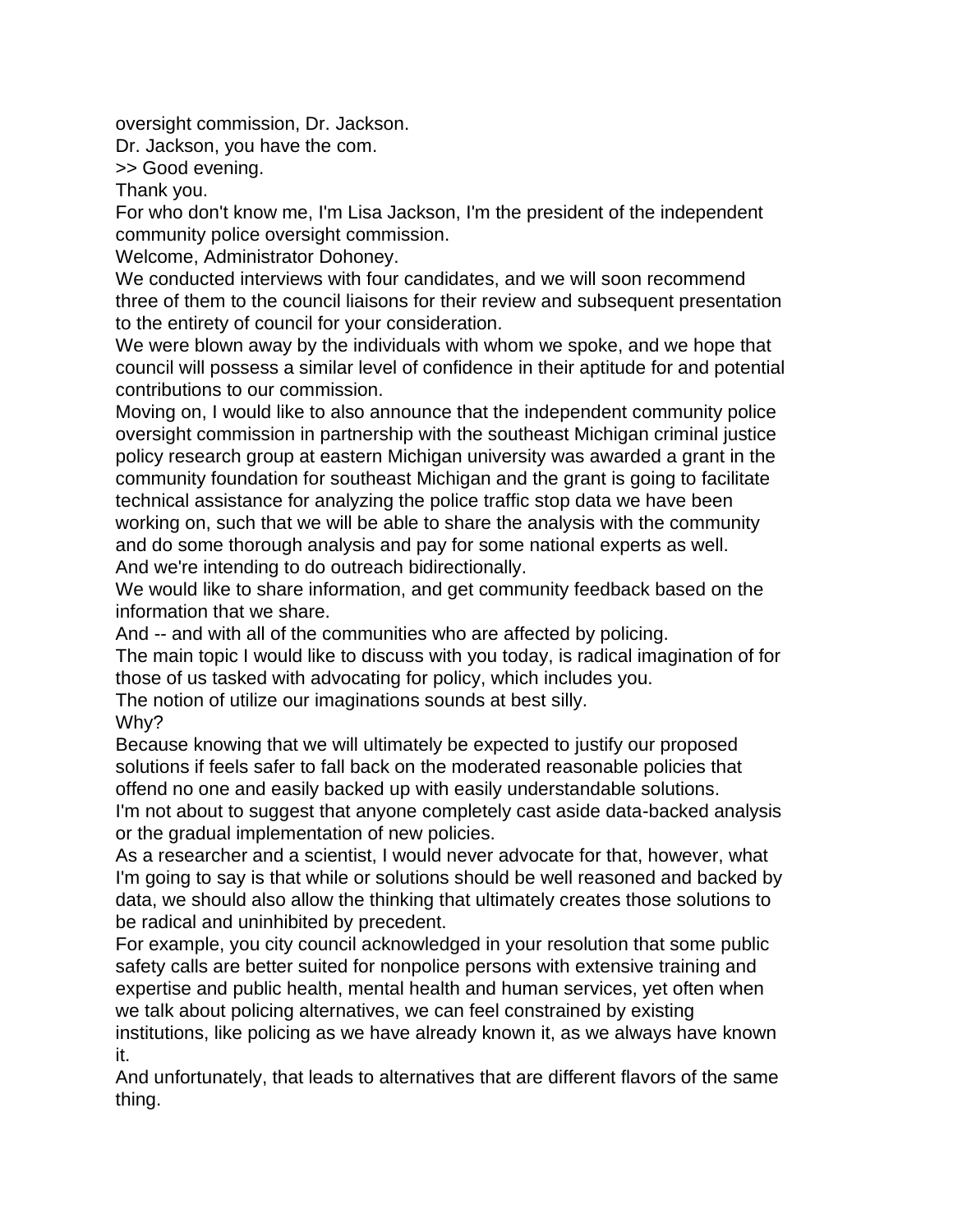And the case in point might be community policing.

Community policing can add more police interaction to communities by having more police patrolling and walking through communities and while some feel it makes there are communities feel safer, and others think that it means more surveillance.

To be clear, the idea of community policing always involves police who are always armed.

Chief Cox has been clear that police will always be armed.

However, when our thinking is constrained in this way, we end.

Up with variations of the same problems we always have.

Community policing doesn't address the long mistrust of the police, simply adding more police into the community, isn't going to make communities that have distrusted the police suddenly trust them more.

Therefore, we need to give ourselves the space to imagine something radically different.

For example, imagine if we had the resources to staff such a wide array of community services that we had the most qualified people showing up to every kind of call.

We wouldn't have to worry about negative externalities of having undertrained police dealing with situations that they shouldn't have to touch.

Let's contrast that with the current reality in which I have talked to so many who fear for their children, who are having a drug overdose, but then had the child - the child had even greater anxiety when an armed police officer responded to a 911 call.

Certainly, that person would be better served by a community drug abuse expert who deals with overdoses often, and help the person and not arrest them.

Would Anthony Harrison, whose introduction in the criminal legal system started with kicking over trash cans have been better served by a person who responded to his teenager anger and frustration as opposed to a armed police officer who criminalized his behavior.

And while that vision of community safety does not exist in Ann Arbor, it could. Especially when we think of unarmed, nonpolice, expert responses to public safety concerns such as overdoses, concerns about people who are unhoused and certainly in terms of responding to people in a mental health crisis.

Grounding our thinking in the potential of our ideals rather than the paralysis of our analysis.

It's our sincere hope, that the administrator is communicating with places that have implemented such policies with encouraging results.

Many improved outcomes range from the decreased stress of police officers who are no longer requires to calls for which they feel ill equipped.

The decreased stress of people who have bad results of policing and those who get expert mental health help, that is no longer compounded by incarceration. Grounding our thinks in the potential of our ideals rather than the paralysis of our identities.

It's my sincere hope that we can take those steps forward together.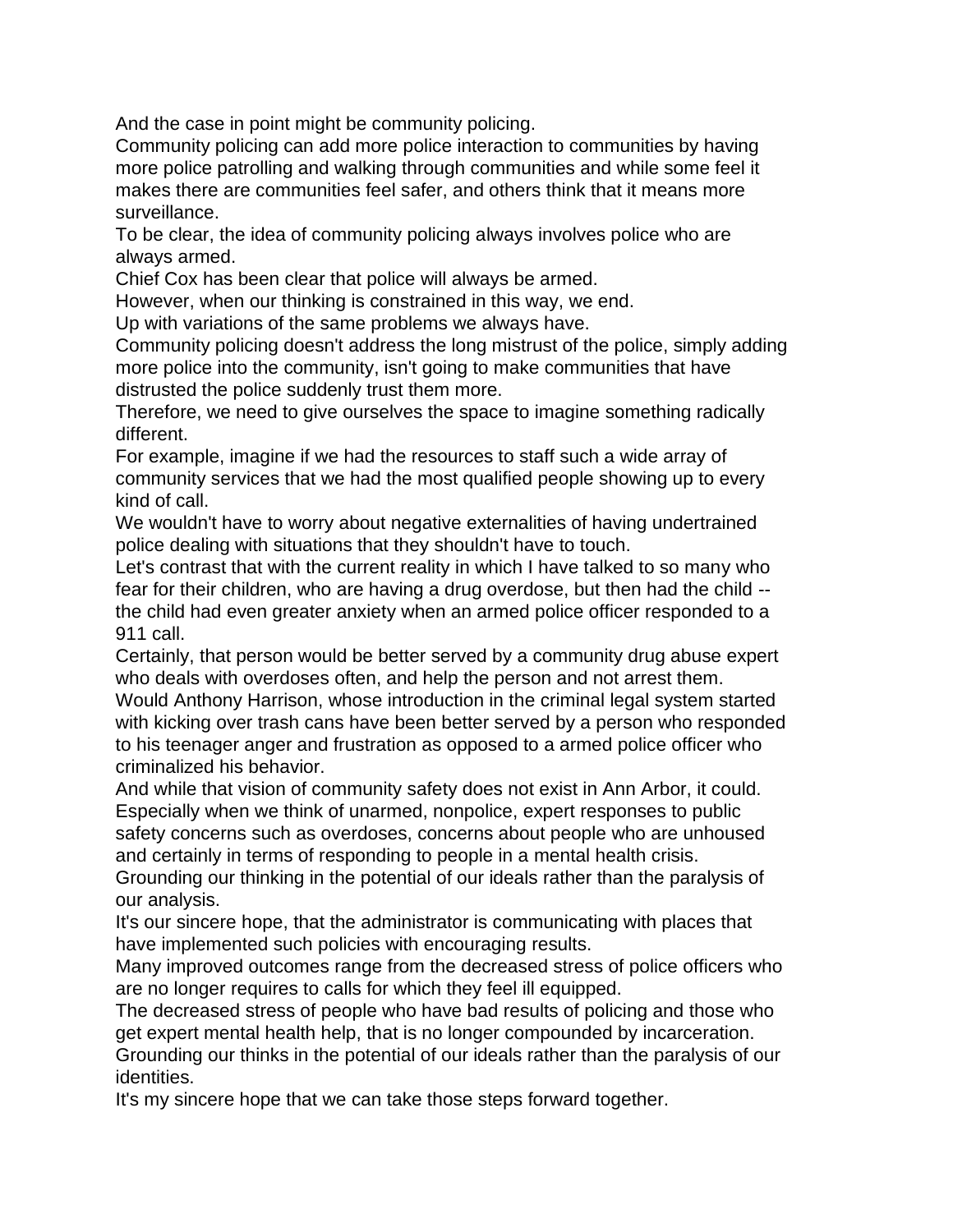Thank you.

>> Mayor Taylor: Thank you, Dr. Jackson.

We now have an introduction with respect to the sustainable energy utility report by the head of the office of O.S.I., Dr. Stults.

Dr. Stults, you have the com.

Once you are moved on over.

There you go.

>> Thank you, mayor and members of council for the opportunity to discuss a new report to you.

Ms. Beaudry, can I get sharing privileges if possible?

There we go.

All right.

Thank you, Dr. Jackson too, for the concept of radical imagination.

In our brief time together tonight, I want to share with you a little bit about an idea, its history and potential application for our community and that is the concept of a sustainable energy utility.

First, and this is more for the members of the public that might be joining our conversation tonight.

I wanted to ground the S.E.U. conversation and our existing goals and as you all know, in November of 2019, council unanimously adopted the goal achieving a just transition to carbon neutrality by 2030.

Due to grounding in that network, our greenhouse gas emissions profile. Most of our emissions come from buildings.

We know that solutions to reducing local climate position necessity finding pathway to address in, usage in our built environment.

O.S.I. staff along with members the energy commission have systemically been evaluating various pathways to reduce energy-related emissions.

These pathways have included things such as on-site renewable energy, community choice, and a litany of other options.

Underlying all of these concepts has been the commission's growing understanding as well as staffs of energy-related law here in Michigan.

Now, the purpose of today's presentation is not to discuss the pros and the cons of each of these various concepts and/or why we'll likely need to do many of them to hit our clean energy goals.

Instead, I wanted to share another idea that emerged during our energy exploration together.

Now, to ground that, let me just start by saying the Michigan constitution very clearly protects the rights of cities and villages to create their own municipal utility, as a direct buyout of the existing utility and direct competition.

Every community that has started their own municipal electric in Michigan with the last being Zealand which originally formed in 1902, sold in 1915 and reestablished in 1935.

Was done through condemnation.

With significant declines in solar and energy storage, competition is a viable pathway and competition is at the heart of S.E.U. concept.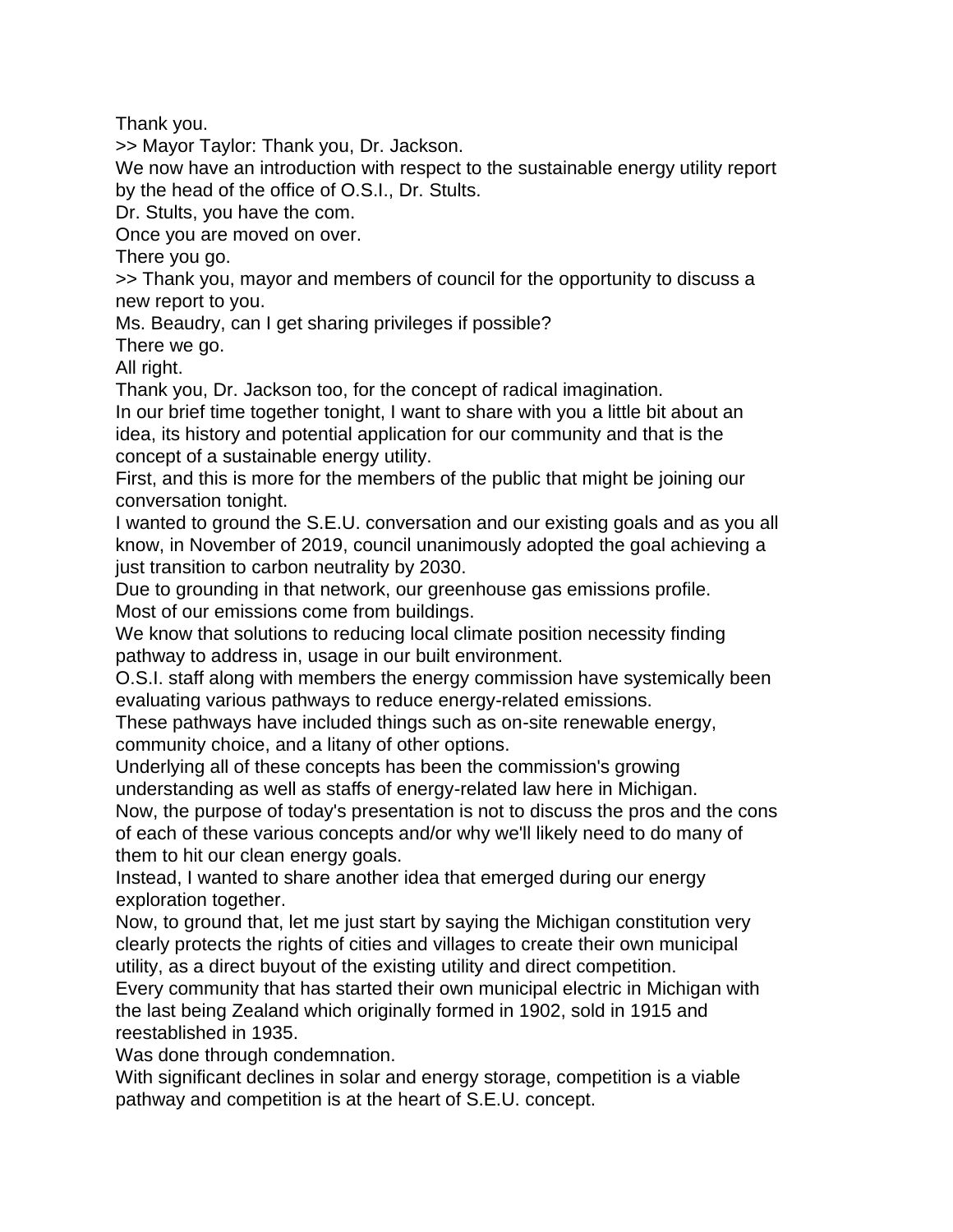So what is the sustainable energy utility?

Simply put a sustainable energy utility is a public utility that's 100% renewably powered, local, shared and publicly owned.

As envisioned in our report, the S.E.U. would focus on local clean energy. It would feed directly in our homes, businesses, places the worships and community centers.

This would be paired with storage to help improve energy reliability and offered in conjunction with deep energy waste reduction programs and lower the energy cost and usage while improving.

The S.E.U. could use more program with our A2Zero goals, support with electrification, geothermal and help with transitioning to our transportation to electric.

The concept of S.E.U. is grounded in choice, providing Ann Arborites another way to harness their energy source, one that is coming from clean reliable sources.

Strategy one in a A2Zero this includes shifting our energy system from carbon intensive to carbon-free sources.

Finding solutions commensurate with the time frame and the ambition established in A2Zero and centering residents, customers, and giving people choice, in how they procure their energy.

Centering the needs of low-income and historically underrepresented groups in the energy system with the focus of affordability and improved comfort.

Viewing energy as a service, not just a commodity and improving the reliability of our energy system and thereby, the resilience of our community.

With those objectives we put together a group of technical and legal and policy experts to look sustainability.

It became clear that the concept was feasible.

So we transitions to what services a sustainable energy utility could offer.

On the next two slides, I will show one potential approach to how we can phase in an S.E.U. locally based on the goals.

First, the S.E.U. could enable a lot more people to get benefits of solar by paying directly for systems.

Residents wouldn't be the owner of that solar system, the public or the S. E.U., the residents would subscribe to purchase their energy at a rate that's based on the costs and the S.E.U. operations.

From the system that they have on their roof or on their neighbor's roof.

In the resident's energy needs are met, any excess power flows into a battery. The resident could still have power if the big traditional grid goes down.

It would not be limited by current utility systems, for example the limit of the size of solar on one roof.

We could focus on maximizing local solar production.

Over time, individual solar systems could be connected to micro and nanogrids. I will talk about that in a second.

And the S.E.U. could offer a series of robust energy waste reduction services. This would help us lower energy demand and improve comfort.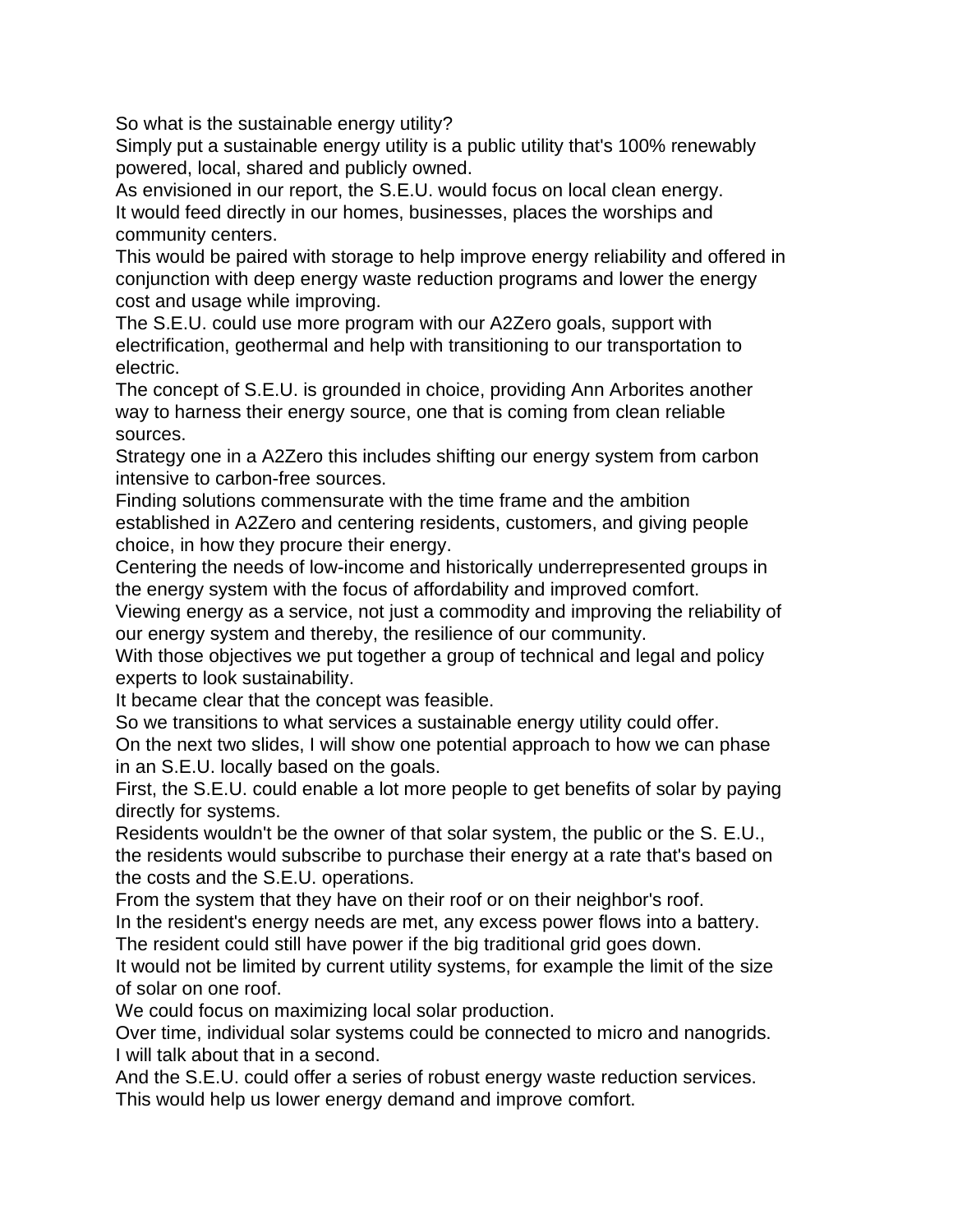Some of those services h available to anyone who sub scribes just like we currently have energy waste production services for incumbent utilities.

Others would be opt in energy waste and they could potentially finance on build finance which is the third offering we propose in the first phase should council decide this is something they are interested in pursuing.

The on-bill finance, the S.E.U. can pay the upfront costs such as efficiency or electrification and the residents pay back the cost through the utility bills.

This allows the cost of the improvements to stay with the home as opposed to the resident and helps to reduce initial upfront costs.

And phase two of the S.E.U., we could focus on micro and nanogrids.

If a resident needs more power than the system is able to produce, they can pull from the neighbor, if there's excess available.

If a resident is generating more energy than they need, they send it to the micro grid or the perhaps the batteries connected within the system and if the neighbor doesn't have good solar viability.

They pull power from the shared battery system.

The whole neighborhood can share locally and clean powered energy. We would have to stand up limited poles and wires to connect houses and businesses.

That's new equipment we own therefore ensure the quality and viability for us. During the second phase, we can look to create district level geothermal systems and helping to transition the heating and cooling loads and reducing our reliance on natural gas and we can support beneficial electrification programs, helping them to transition to electrical appliances where that makes sense for them. S.E.U. can use packaging improvements together that are customized for that home, that business or that community center.

These phases are likely going to include things like community solar offerings. Those kinds of offerings need a little bit of wires to distribute the energy across the community but in is essential to helping us ensure that anyone who wants to participate in our community can participate in the S.E.U.

I know that's a lot to digest.

We had a little bit of time together, but I want to bring this back to the core.

S.E.U. is a municipal utility that creates electricity, and reduces emissions and improving reliability.

Ann Arborites will be able to reap the benefits of clean energy economy.

The S.E.U. is about generated locally owned renewable power.

And the good news is the S.E.U. actually aligns really closely with council-adopted energy criteria and principles.

S.E.U. is a novel endeavor but the city has the building blocks to consider administer it, as we do the water recovery and stormwater.

We can leverage that infrastructure to help with billing and customer service. We can work with peers around.

State who already have existing utilities and do many of the services that the S.E. U. envisions.

We can work through contracts and implement energy reduction programs.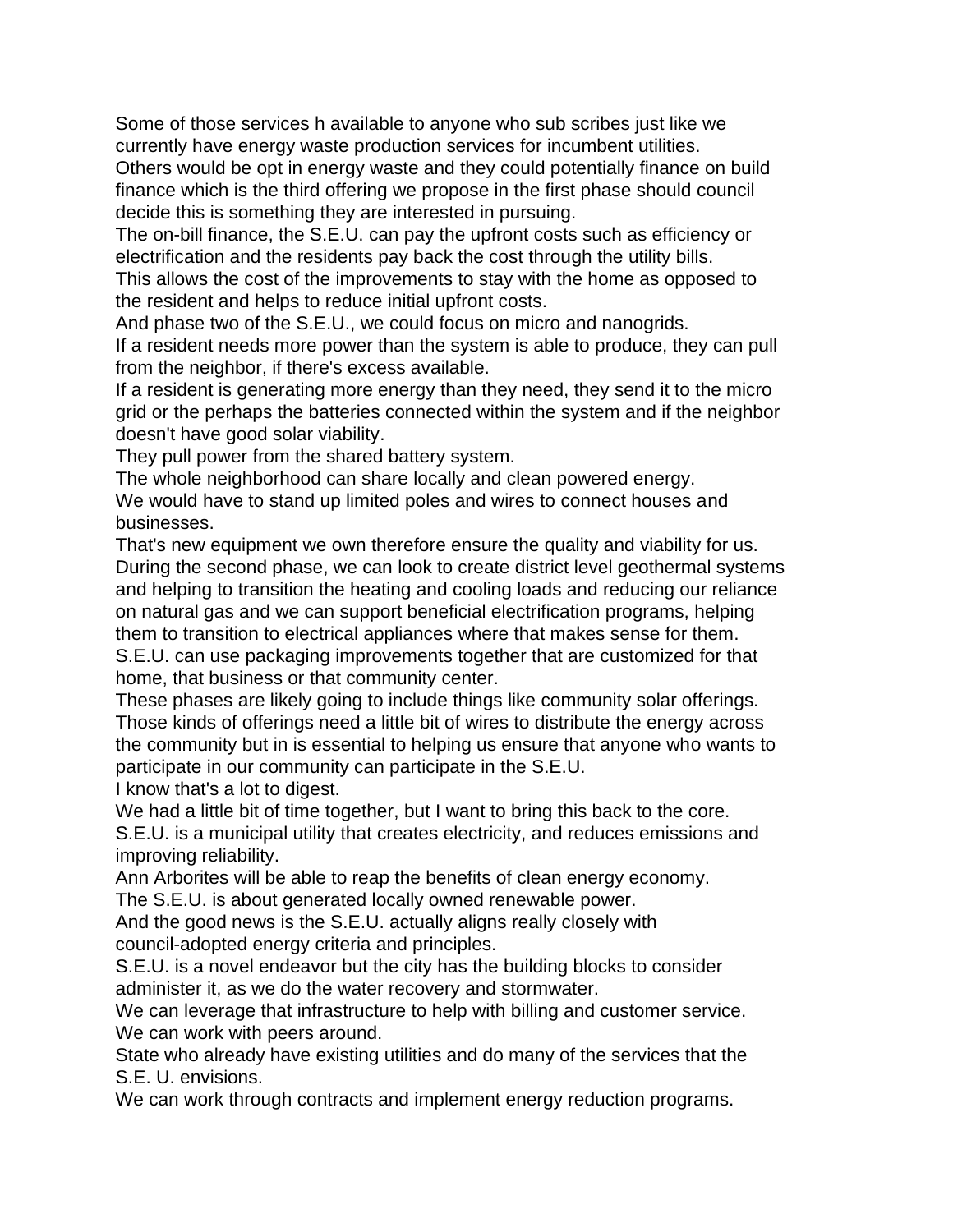These minimal maintenance once they are implemented.

We can choose to run our own team.

We have opportunities to leverage experiences around our own great state.

In closing our technical, legal, and policy analysis regarding the S.E.U. found just

a few steps to move the concept forward to a bevy of interest.

I want to close with this.

First the advisory committee suggested starting a wait list.

This will help to with be the rate phase.

Simultaneous with these two actions the proposal is to identify potential governance structures and the staffing needs.

Fourth the required step 19 passing of ordinance.

So the ordinance is the only required step.

Last, we need to determine how to get the seed capital to start the S.E.U.

Once operational, the S.E.U. will be self-sustaining but we need to determine where the seed capital would come from.

Depending on that path, we may need to do a vote of the people.

We may need to do a vote of the people or choose to do it regardless but really it's only for taking out debt financing.

And lastly not on the screen, should we move forward, staff would also propose that we immediately conduct a technical assessment for the micro grids and the nanogrids to understand the power technologies needed to establish the important features and analysis of the S.E.U.

So I know that was fast and furious a lot to digest.

We wanted to make sure you had a little bit of details about that concept.

Anyone that is interested in listening, please check out our website you can see that at the bottom of the screen here, once a2gov.org/seu.

And feel free to send us an email at sustainability@a2gov.org.

Thank you.

>> Mayor Taylor: Dr. Stults, thank you very much.

We now come to public comment reserve time.

It is my understanding from the clerk that no members the public have called in to speak at public comment reserve time.

Is that confirmed?

>> Clerk Beaudry: That is correct.

>> Mayor Taylor: Thank you.

There are communications from council?

Councilmember Griswold?

>> Councilmember Griswold: Yes, the theme of my remarks is safety. Someone reminded me of that today.

That's that the theme that has motivated me for the last couple of decades, and the last meeting I mentioned bringing forward a resolution, I'm still working on that, a resolution that would focus on operations and evaluation some of our pedestrian infrastructure.

But before with talk about operations and evaluation, I think it's good to look at the data and to acknowledge what has been done and I sent an email to our city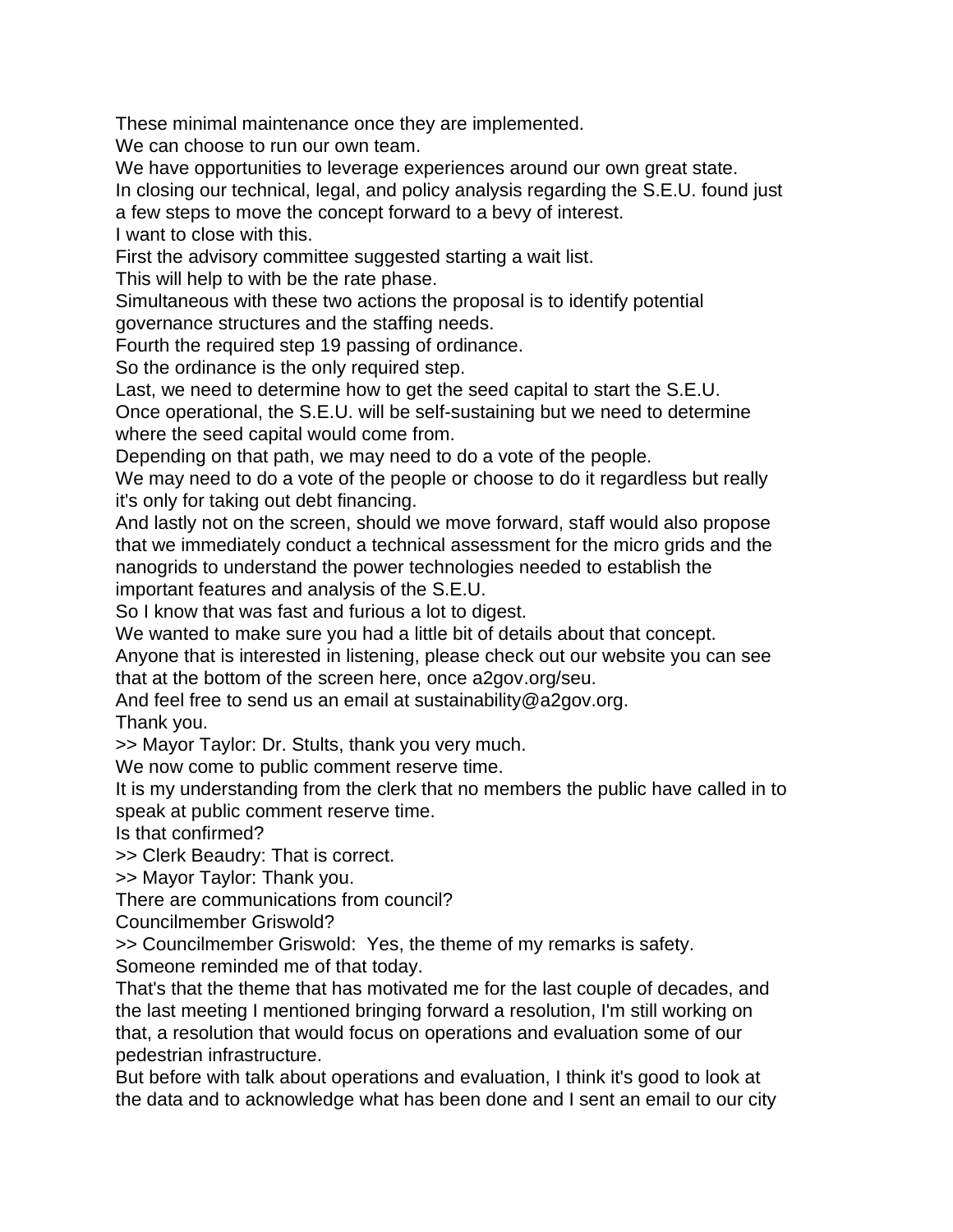administrator today asking staff to prepare a summary report of the infrastructure improvements in the school walk zones from 2017 through the current period. And this was the result of work done by a2 safe transport.

They did an analysis and turned it over to staff.

And staff turned it into the tier one, two and three projects.

Given that we are closing that effort that staff deserves credit for the significant, yet noncontroversial improvements in the school walk zones for the last five years.

I think that will also put into perspective the report from the lower town mobility community regarding a loading zone at Epstein school.

I was in Berkeley, California, last week.

It's very clear, just looking around the tremendous pressure that the university has put on housing in that area.

In addition, Yale was in the news today, because of the burden that is put on New Haven, Connecticut.

So I think that this is a movement afoot.

I would like to continue to work with some stakeholders, develop a policy so that I can bring something forward as a resolution.

Thanks.

>> Mayor Taylor: Councilmember.

Councilmember Radina.

>> Councilmember Radina: I wanted to remind everyone that tomorrow is election here in Ann Arbor.

And polls will be open from 7 a.m. to 8 p.m.

And if you are a resident who is holding on to your absentee ballot, please remember to return that in person.

You can drop it off at one of our city's secure drop box locations or the city clerk's office, and all of information on tomorrow's election and drop box locations can be found at a2gov.org/elections.

Thanks.

>> Mayor Taylor: Councilmember Disch?

>> Councilmember Disch: Thank you.

I just wanted to respond to the point that Councilmember Hayner raised, about the concord pines.

Being on planning commission, I feel like I can share some information.

Concord pines doesn't need a zoning variance to go forward because it proposed to build what the site was zoned for.

Council doesn't really have discretion in such situations.

It's administrative and not policy.

So they strongly suggest that these projects not come to the council table at all, because it creates a false impression of the leeway that council has and I

understand that this was a daunting number of trees being removed.

The city forester and the planning commission reviewed this just half the trees through the middle of the sight were ranked a low quality woodland. It contains many invasive.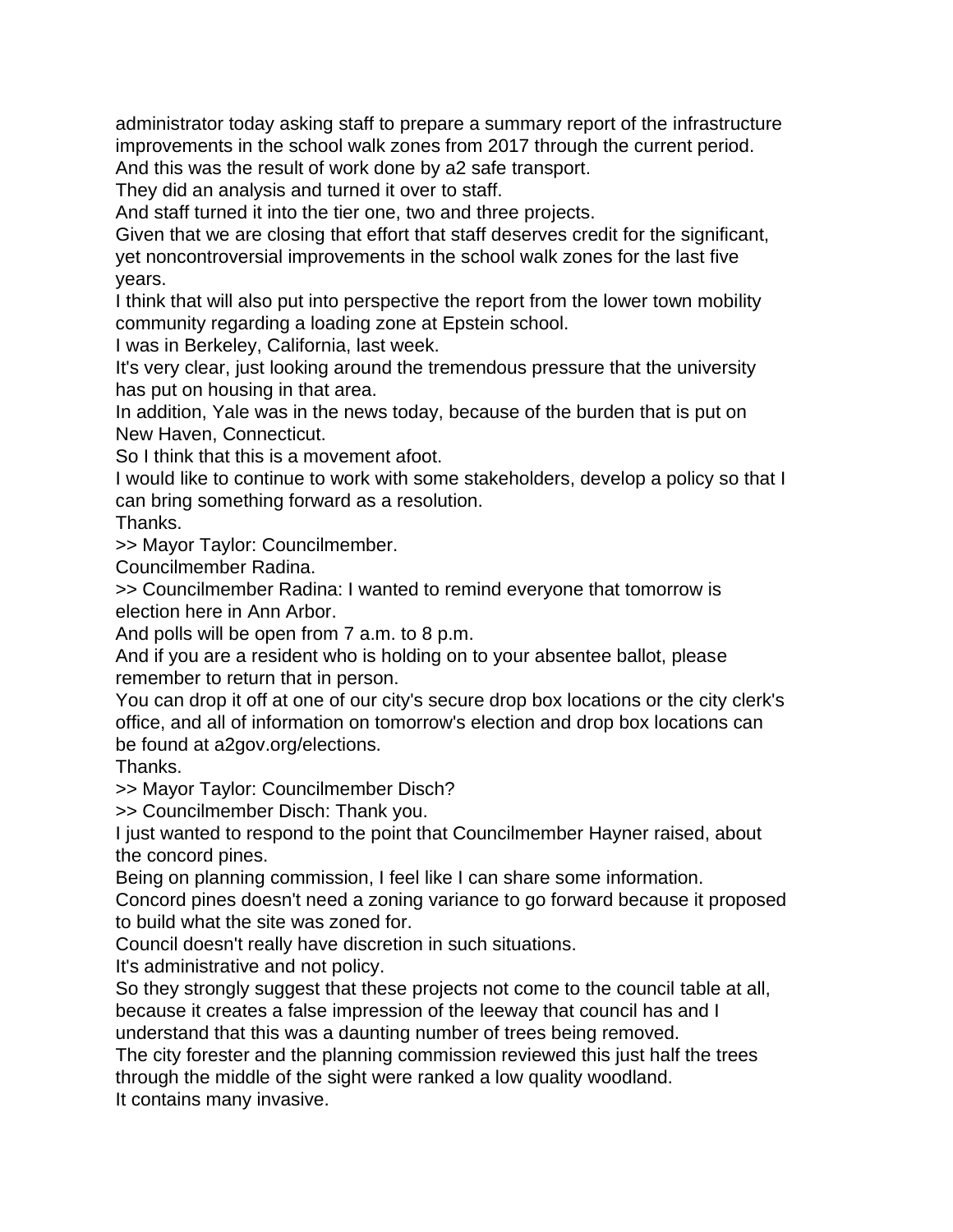And there were some older valuable trees, but they are mixed in with invasives and less desirable type this was not the kind of project that council should be going out on a limit for.

I'm sorry.

I didn't real -- limb for and I'm sorry, I really didn't mean that pun.

>> Mayor Taylor: Councilmember Grand.

>> Councilmember Grand: Thank you to my colleague, my word colleagues about election day tomorrow, in our ward, those who vote in the 36 or the 39, which both vote at garnet middle school, they will be voting right down the street at Mitchell elementary.

So for that one time.

-- so it shouldn't be too big.

A burden and knowing our clerk, I'm sure there will be a lot of signage.

I wanted to congratulate the entire community for getting back to Halloween. I think that was a real positive.

Last night, I know many of us had record number of trick-or-treaters and were maybe scrambling.

We had about 200 at my house.

It was just great to see so many families and community members out enjoying one another and having somewhat of a normal situation.

And I will look to many of our 5 to 11-year-olds being vaccinations this week. So happy vaccinations.

>> Mayor Taylor: Ms. Beaudry, I believe Councilmember Ramlawi is in the waiting room if you would be so kind.

Councilmember Nelson.

>> Councilmember Nelson: Thank you.

There is a meeting on proposed rezoning -- proposed transit corridor district, in the whole of ward 4.

That will be on November 9<sup>th</sup> at 7 p.m.

It's a Zoom meeting.

To learn about the zoning and offer your feedback on it.

Thanks.

>> Councilmember Hayner: It was a great pleasure to attend the opening of the African American and historical museum last week.

They struggled over the last couple of years where they weren't able to have their normal fund-raising.

And through the generosity of other artists and other folks in our community to open up that building.

So I'm looking forward to that being a longstanding part of our neighborhood, the history and the story of the underground railroad and so on that it happens in that handful of blocks.

It was just great to meet folks out there.

Second, just to let folks know, you know, Councilmember Ramlawi and I have talked about this several times both being interested in the downtown areas, and I will be bringing a -- we're talking about doing a consideration of looking and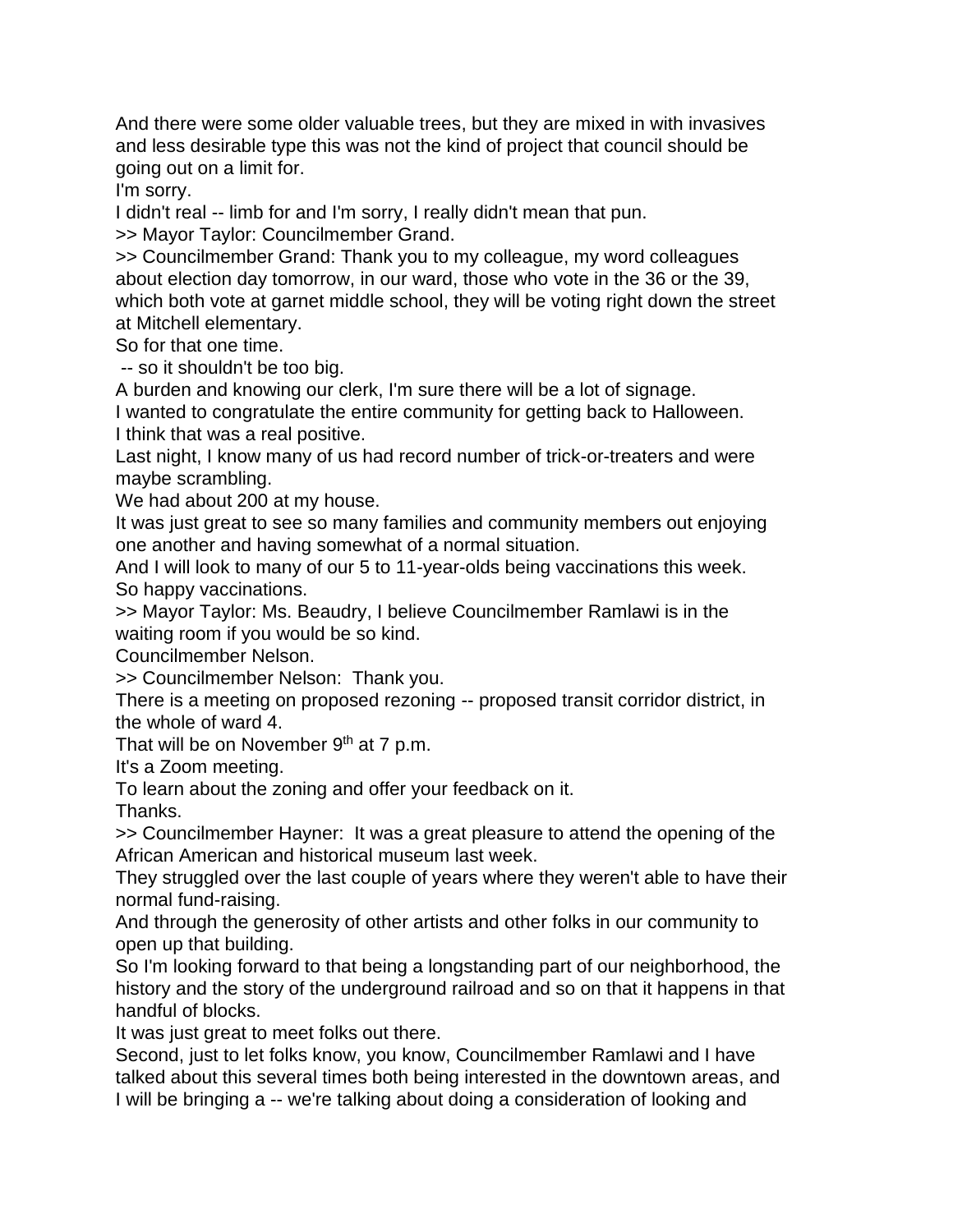finding out what our public bathroom situation is in the community and the conversation last week about providing period products.

I want to do a survey of what we have available and if there's a need for more and kind of move that project forward because I think -- I think there is a need for a better understanding of what we provide as a public service.

I think that's part of the parks.

Speaking of parks, I spoke with a police officer down by wheeler park where folks are camping out in the bathrooms down there.

It was disappointing getting to the ICPOC comments.

You call the 911 or regular 911 nonemergency number and the choices are we will send an officer down there to run them off or we can give you the phone number for the shelter situation and possibly port.

And so that's just -- that's not a great -- neither one of those is a great choice and it speaks broader to our need to completely address what kinds of services we are allowed to provide as a community and what types of services we will provide as a community.

>> Mayor Taylor: Councilmember.

Councilmember Ramlawi.

Ram thank you.

And thank you for have --

>> Councilmember Ramlawi: Thank you.

And thank you for having me readmitted as quickly as possible.

My Internet connection is a little unstable.

I want to let my residents in the  $5<sup>th</sup>$  ward who have been experiencing lengthy construction process on west liberty, that was supposed to go on for a month, and it's gone over two months.

I have been talking to some folks over there who expressed what they have been going through.

There was some G.S.I. information that was inaccurate.

And they are hoping to have west liberty, west of  $7<sup>th</sup>$  opened up by the middle of November.

So hang in there.

We are almost there.

I know they are trying to get the connection to the main matter on  $7<sup>th</sup>$  it's been quite a difficult task.

Following up on Councilmember Hayner's comments, yes, I welcome and I appreciate the comments.

Hopefully we can get movement again on policies that have been kind of delays for that reason.

It does fall on the heels where spark has major concerns of safety for their employees and others at liberty plaza.

So much so that they are thinking of hiring private utility to protect their employees.

>> Recording in progress.

>> Mayor Taylor: Councilmember?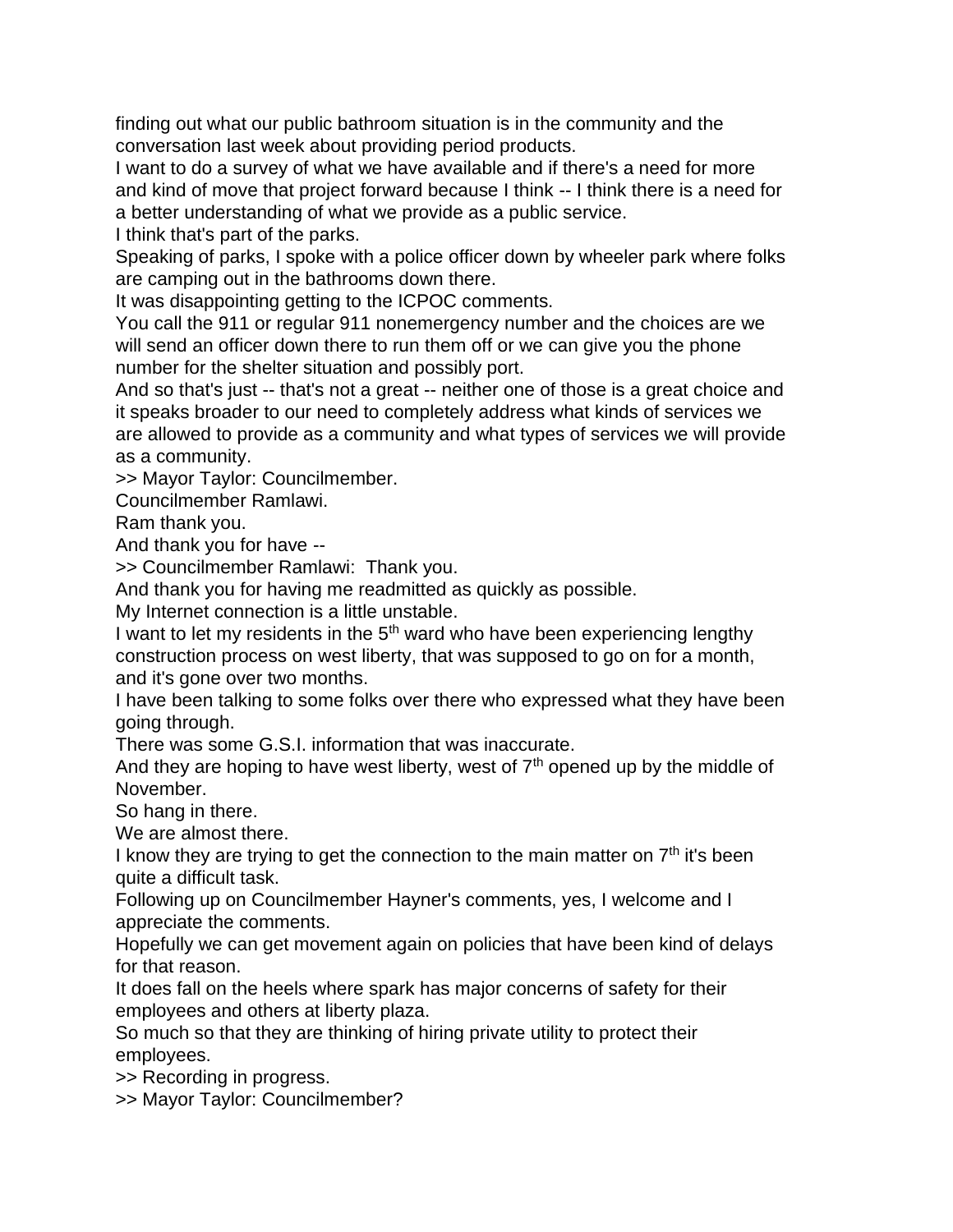>> Councilmember Ramlawi: I will follow up my commends at the end of the song.

>> Mayor Taylor: Councilmember Song.

>> Recording stops.

>> Councilmember Song: On our all care.

We had a number of elected folks, parents and child caregivers who gathers and had a conversation about the challenges facing our community and securing child care, pay equity, affordable housing, and just kind of figure out if we can navigate a way to fund this need adequately.

, quickly, and see if we can find collaborations between the city, the council, private providers and employers.

So thanks to Cat Hadley, Jessica Pelton and Liz Lynn.

So three women who pulled this together in pretty quick succession.

I also wanted to share -- I don't know if folks had heard this really great piece on N.P.R. on urban planners Halloween and reidentifying density walkability,

pedestrian safety and our neighborhoods and how that is an attraction for a lot of young families including our city.

I encourage you to take a listen.

Thanks.

>> Mayor Taylor: My apologies to Councilmember Ramlawi.

Councilmember Song, I was in the process of trying to remute myself and accidentally turned on the record button and then turned off the record button.

That was a little bit of the electronic interruptions that you may have perceived or may have heard.

That is what was going on, and my apologies.

Further communication from council.

I have one built of delightful communication that is a resolution to appoint Milting Dohoney to the building author, the downtown development authority, and the economic development corporation board.

Moved by Griswold and Disch.

Discussion, please of MC-1?

Fall in favor?

All opposed?

It's approved unanimously.

This is a one-step appointment.

Mr. Dohoney, again a triple welcome and we look forward to your office on these various boards.

We now have the consent agenda.

Moved by Disch and seconded by Radina.

Discussion of the consent agenda?

All in favor?

All opposed.

It's approved, with all 11 voting in the affirmative.

CA-1, CA-3, CA-4, CA-5, CA-6 and that is.

We now come to the public hearings that's for a specific subject matter of the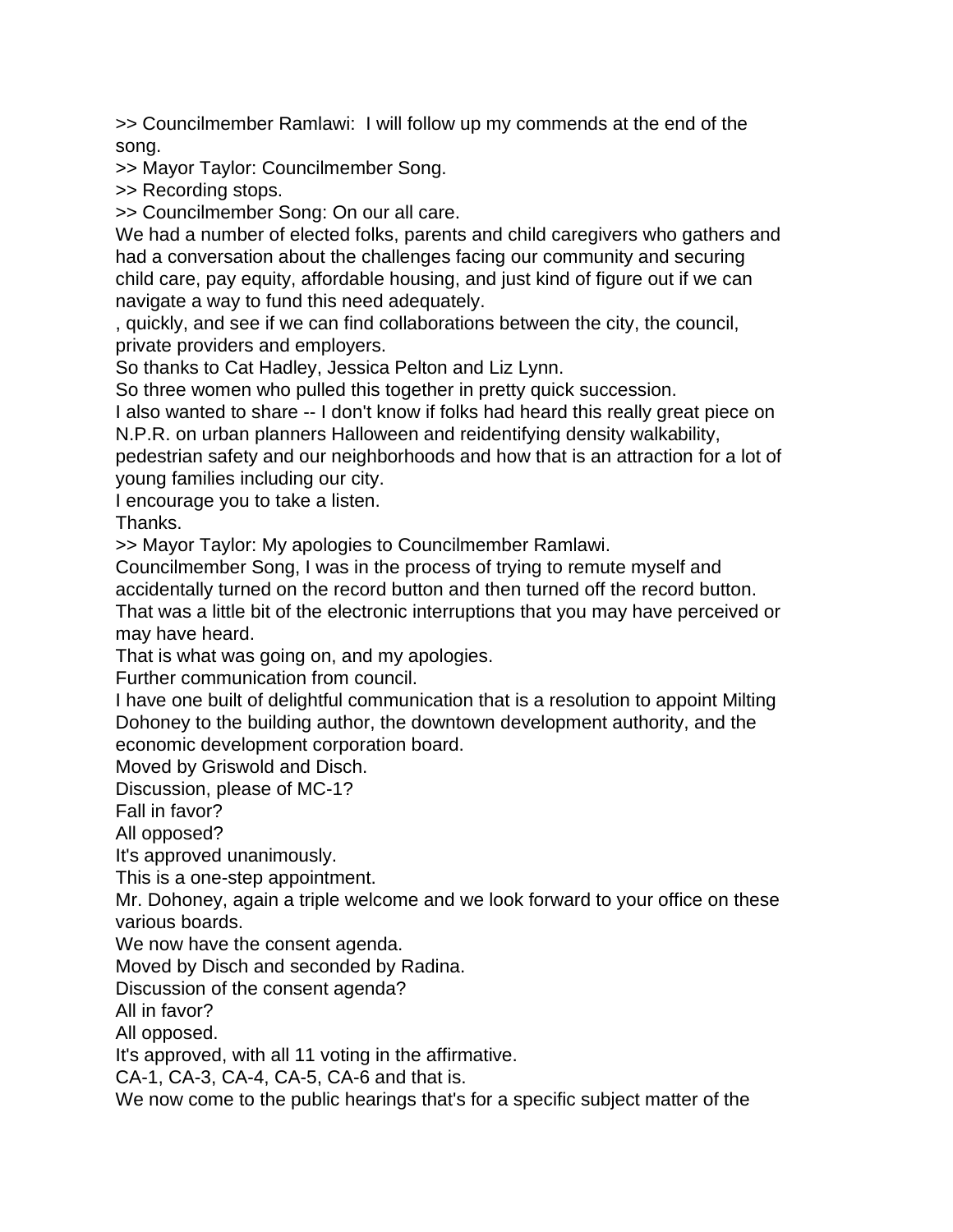public hearing that is to say the specific couple on the agenda.

To speak at a public hearing, one need not have signed up in advance but your speech must relate to the specific subject matter of the public hearing, that is to say the subject matter on the agenda.

So speak at this public hearing, please enter the number on your screen, 877-853-5247.

877-853-5247.

Once you are connected, please enter meeting I.D. 94212732148. 94212732148.

Once you are connected, please enter star 9 to indicate that you wish to speak. Our clerk will identify you by the last three digits of your telephone number.

When it's your turn to speak, you will have three minutes in which to speak. Please pay close attention to the time.

Your clerk will notify you when 30 seconds is remaining and when your time is expired.

Whether your time is expired please conclude your remarks and cede the floor. Public hearing number one, an ordinance to amend sections 1:451 to 1:455 of Chapter 17, the reapportionment of wards of Title I of the code of the city of Ann Arbor.

Is there anyone who would like to speak at this public hearing?

>> Clerk Beaudry: Do you have a comment?

>> Yes, hi.

>> I'm Adam goodman.

I'm a resident of the 5<sup>th</sup> ward.

In the last several months, both state redistricting and the Washtenaw County reapportionment were holding hearings to I think it's an interesting contrast where we have a fully formed plan that landed on the agenda last meeting and as far as public input go, I guess this public hearing is basically.

I'm aware as you sure are, that the city has some very specific requirements dating back to, I guess, 1967.

>> We have pie-shaped wards.

Whatever the original intent, this tends to disenfranchise students by diluting their voice.

So the thing that I found interesting, though, is a while back I found a news article in the AILDS archives, from the '70s or '80s and it was a fight over the ward boundaries.

Even in the context of all of these maps complying with the pie shape ward requirement.

I think what we should take away from this precedent is the requirements in the city charter might not tie our hands as much as we seem to think.

In any case, I expect that this ordinance will pass tonight and so be it, but whatever the mechanism, I think it's long past time that Ann Arbor had a serious conversation about whether our ward boundaries are serving the needs of our community and ensuring equitable representation on council.

And tonight it seems like we missed out on an opportunity to do that, and instead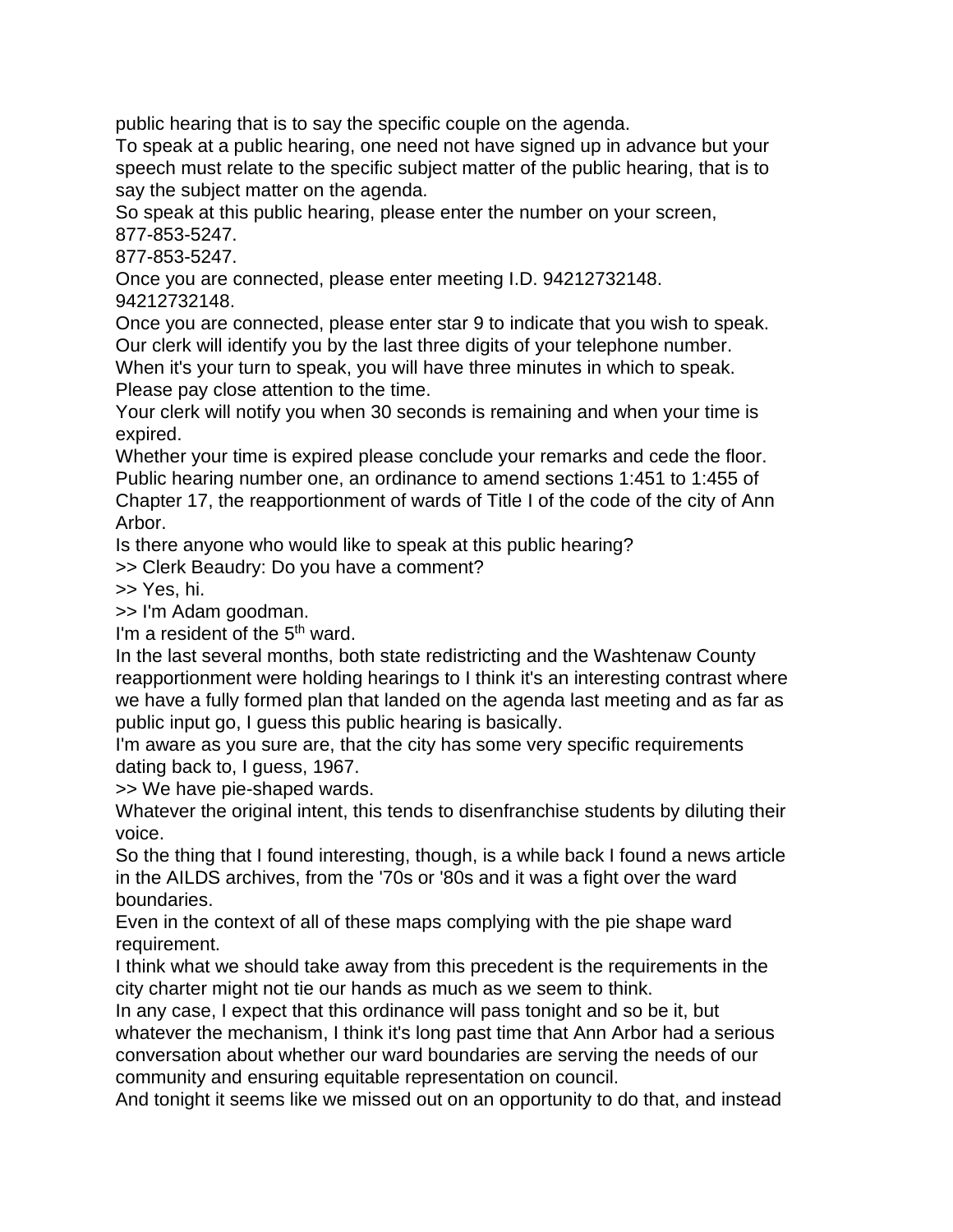we are spreading as we often to from the assumption that we should maintain the status quo to the extent possible and I kind of think that's a shame. That's all.

Thanks for listening.

>> Mayor Taylor: Thank you.

Is there nip else who would like to speak at this public hearing?

>> Clerk Beaudry: Mayor, I don't see any other hands raised.

>> Mayor Taylor: Seeing no one this public hearing is closed.

We now have before us the minutes, special session of October 6<sup>th</sup>, work session of October 12, and regular session meeting minutes of October 18, 2021.

Moved by Ramlawi and seconded by Disch.

Discussion, please of a-1.

All in favor?

Opposed?

It's approved.

B-1, an ordinance to amendment sections 1:451 to 1:455 of Chapter 17, reapportionment of wards, of Title I of the code of the city of Ann Arbor.

Moved by Nelson and seconded by Disch.

Discussion of b-1.

Councilmember Griswold.

>> Councilmember Griswold: I want to thank Adam goodman for speaking tonight.

I have heard similar comments from community members.

Some have referred to the pie-shaped wedges as republican gerrymandering, that may be a bit strong but there are students and others who are interested in changing the charter to take out the requirement to have the pie-shaped wedges in the future we can talk about that and having some action to the look at the charter.

So, again, I don't think there was a lot that we could change or a lot that we could do given what's specified in our charter, but I hope that there's ongoing effort to make some changes in the future.

>> Mayor Taylor: Councilmember Nelson.

>> Councilmember Nelson: Thank you.

I just want to acknowledge the work of our city clerk, Jackie Beaudry.

I know that in the conversations that I had or the communications I had with her this was really an effort to keep neighborhoods kind of cohesive and the tweaks to rebalance this was not an easy task.

I want to thank her for her work.

>> Mayor Taylor: Councilmember Hayner.

>> Councilmember Hayner: Thanks.

Yeah.

I heard the complaint -- the complaints that I heard mostly seem to be centered about the pie-shaped notion is that somehow it's been designed to exclude or break up the university's, you know, presence or authority or maybe the students' potential to have a student representative on city council and aisle not sure if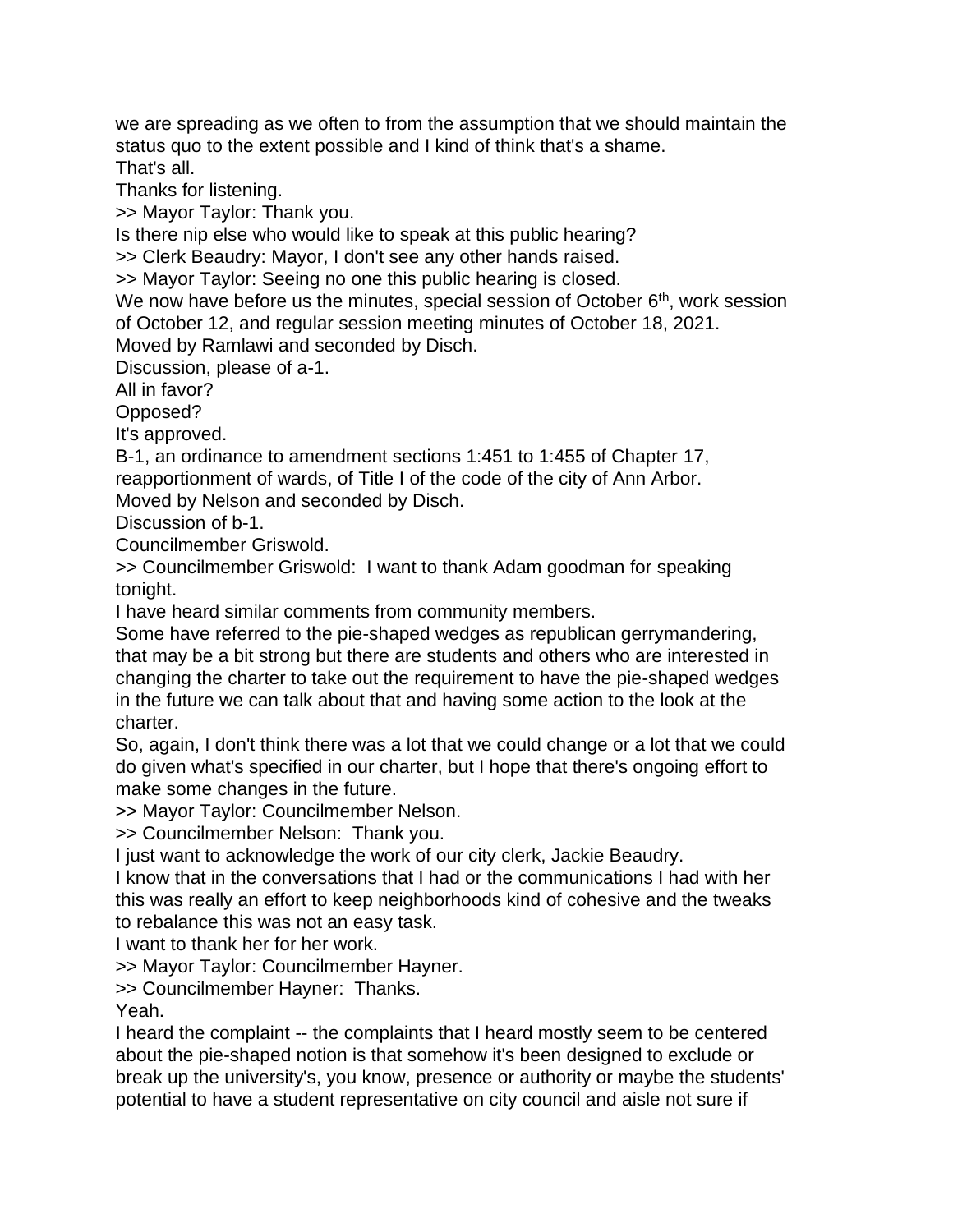that's so although I know that ward 1 has a good amount of student population, possibly the largest, although this redistricting, the shifting the boundaries gives away several thousand away to ward 4.

You know, I'm not sure that it does that.

I think there were concerns about the downtown isn't fairly represented but I think we know that the downtown has its even representation by are the D.D.A., the business association and so on.

I'm not super critical.

I know it will be rapidly out of date as construction continued unabated here in ward one.

And so ten years from now, it will change again, and there is nothing stopping us from having a conversation prior to that, and reapportion the wards.

The clerk would have to speak to that.

Is there any kind of state -- this is a question.

Is there any state prohibition at addressing this in the future prior to the

mandated reappraisal based on the federal census? It could be brought back, I guess is my -- to sum up?

>> Clerk Beaudry: You are asking about the charter amendment.

That would require an amendment to the city charter that the voters would

approve if the pie-shaped formation would be tape out.

So that would require a public vote I would have to check with the city attorney.

My thought is that the change would take place with the next census.

I don't think there's a plan to change the districts mid-ten-year cycle.

>> Councilmember Hayner: I didn't think so myself.

>> City Atty. Postema: I will follow one that, Councilmember Hayner. I will double check.

For my own knowledge, I don't know offhand.

I think the clerk is correct.

>> Mayor Taylor: Further discussion?

I would like to echo my true and earnest thanks to staff, Ms. Beaudry and all who worked with her on this.

It was a seamless process, removed from electoral intentionality.

I'm grateful for the rest of the work that you have done.

I will observe that the -- oh, forget it.

I was going to talk to my law revote, that relates to vote dilution and under count. If anyone is interested, I would be delighted to talk with you.

It's been moved and seconded.

Is there further discussion?

All in favor?

Opposed?

It's approved.

DC-1, resolution opposing the secure Michigan vote petition and any other efforts aimed at restricting, voter access and voter rights.

Moved by Radina and seconded by eyer.

Discussion?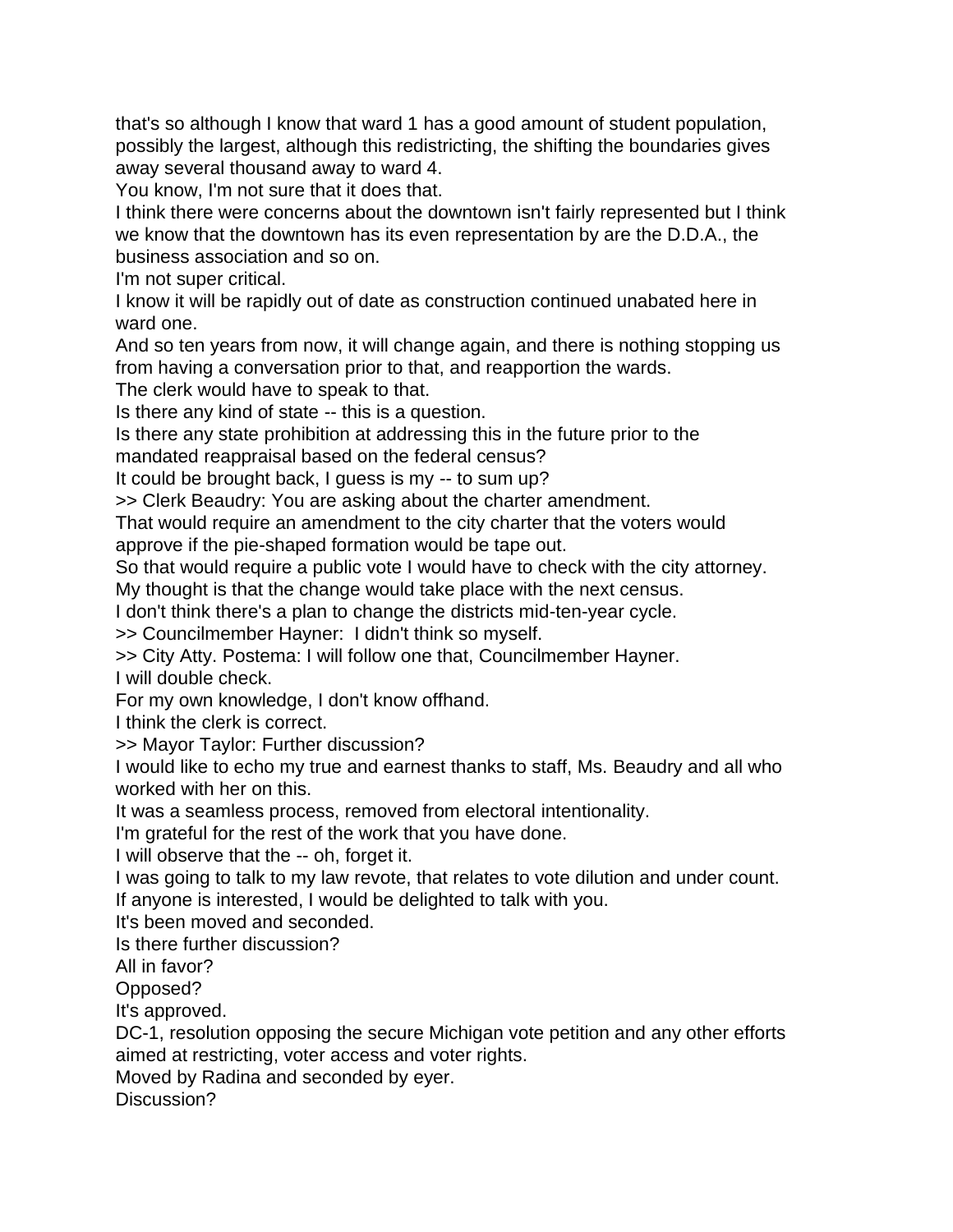Councilmember Radina.

>> Councilmember Radina: I wanted to thank our clerk for bringing this to last policy agenda committee meeting that we had for discussion.

This is what prompted this resolution to come forward.

For those not familiar, this is an effort by largely republican political activists here in the state to exploit a constitutional loophole in our ballot proposal process that would essentially allow this proposal to be enacted without a majority vote and without oversight from the governor.

So many of these pieces that are in this secure M.I. vote petition have been passed by the republican-controlled legislature.

Governor Whitmer has the ability to veto those currently what would happen in this case it if republicans secure 10% of the previous gubernatorial election signatures to put this on the ballot is the language.

It would allow the republican legislature to pass this by a simple majority vote without any oversight from the governor and without requiring it to go to a vote of the people.

And so this resolution registers our city's opposition to this effort to undermine voter results and urges citizens here and elsewhere throughout the state to -- to sign this petition.

Thanks.

>> Mayor Taylor: Councilmember Disch.

>> Councilmember Disch: I would like to be added as a cosponsor and express my gratitude for the colleagues and the city clerk for putting this on the agenda. >> Mayor Taylor: Councilmember Song?

Song myself as well if I could be added as a cosponsor.

I was on the executive committee for prop 3 back in 2018, which helped to secure the no reason absentee ballot.

So this attempt by republicans really undermines that work that we did years ago and hoping to secure and making our voting process more accessible.

I would like to be added as a sponsor.

Thank you.

>> Mayor Taylor: Councilmember Briggs?

>> Councilmember Briggs: I was hoping Ms. Beaudry, if she might be able to speak for a second around why the municipal association of clerks has shown this so important and the impact of clerk's offices in terms of ban on in-kind support on volunteers.

>> Clerk Beaudry: Yes, sure.

Over 80% of members responded are opposed to this initiative.

Our concern especially with the in-kind donations.

That may be any polling place used that's not city owned.

I believe it says would -- the city would have to pay market rate.

So a lot communities are concerned about churches and other community centers.

We are looking into whether that would also mean the university builds that we utilize or even public schools.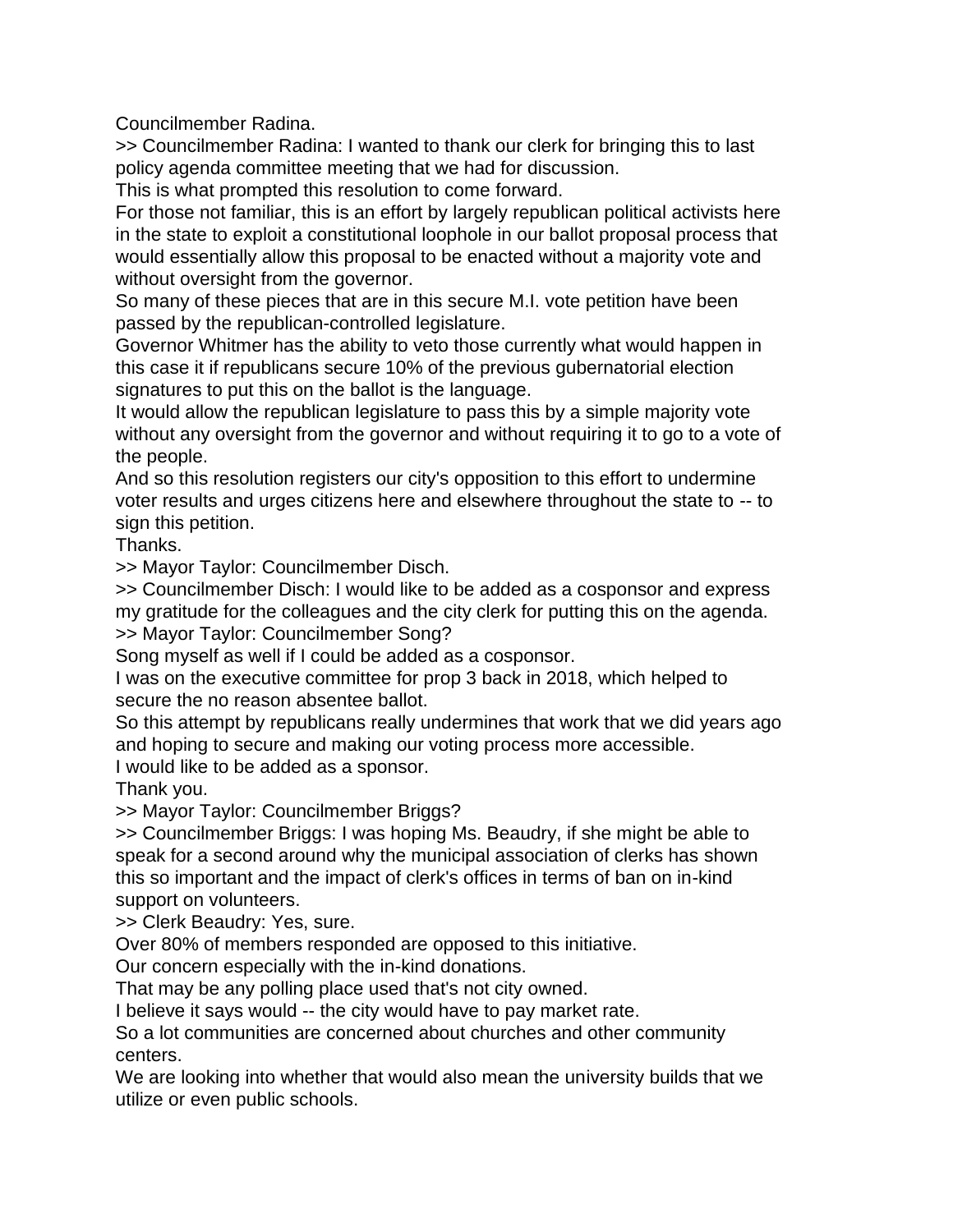And then many clerks have volunteer support, whether that's people working their lines and helping with voter registration drives and so the prohibition potentially on any granting of help, which that's through volunteerism and the long time absentee voters having to more information on their concern and our concern is the number of provisional ballots an rejected applications due to misunderstanding of the voters that these previously were not required of long-timed registered and absent voters.

Those were the two primary concerns from the clerk perspective for election administration.

>> Councilmember Briggs: Thank you for that sharing that and thank you for bringing this to the community.

I urge everyone in the community to sign this petition.

>> Mayor Taylor: Councilmember Eyer.

>> Councilmember Eyer: Thank you.

And thank you clerk Beaudry for bring forward to the policy committee.

As the chair of the policy committee, I will keep my comments brief because I don't want to rehash what everyone else has said.

Councilmember Radina really explained it all really, really well.

What we are saying is decline to sign.

So many people sign petitions just because they think I may not agree with it. I will not read it closely because we will find out about it later and let the voters decide.

That is not the face with this petition.

By signing it, you are supporting putting it into -- into our laws.

And this is very dangerous legislation to our democracy.

So please decline to sign and that's all I have to say.

Thank you.

>> Councilmember Hayner: Well, thanks.

I think it's nice that we recognize that the potential that low turnout has for sort of having a nonrepresentative or corrupting effect on the democracy, the strength of democracy and, you know, we have supported -- my last three years or so on council, we had various ways to support the clerk's office to try to expand access to the ballot locally and that's been important.

I think some of that has paid off.

We have a pretty decent turnout in Ann Arbor which is a good thing.

You know, kind of parallel to this matter, you know, we have -- I mean we have a special election tomorrow that I -- you know, that's a situation where we have set ourselves up to have low voter turnout.

While we are saying we have low voter turnout, we don't necessarily have the same qualms which it has an effect on something we do like, school millage election in May, special election for four charter things tomorrow and so on.

I would like us to, you know, take genuine consideration of what we are doing as a body to build the efforts of democracy locally and here at the state level. I want to support this.

I just want to point out that a lot of times we do things that create situations for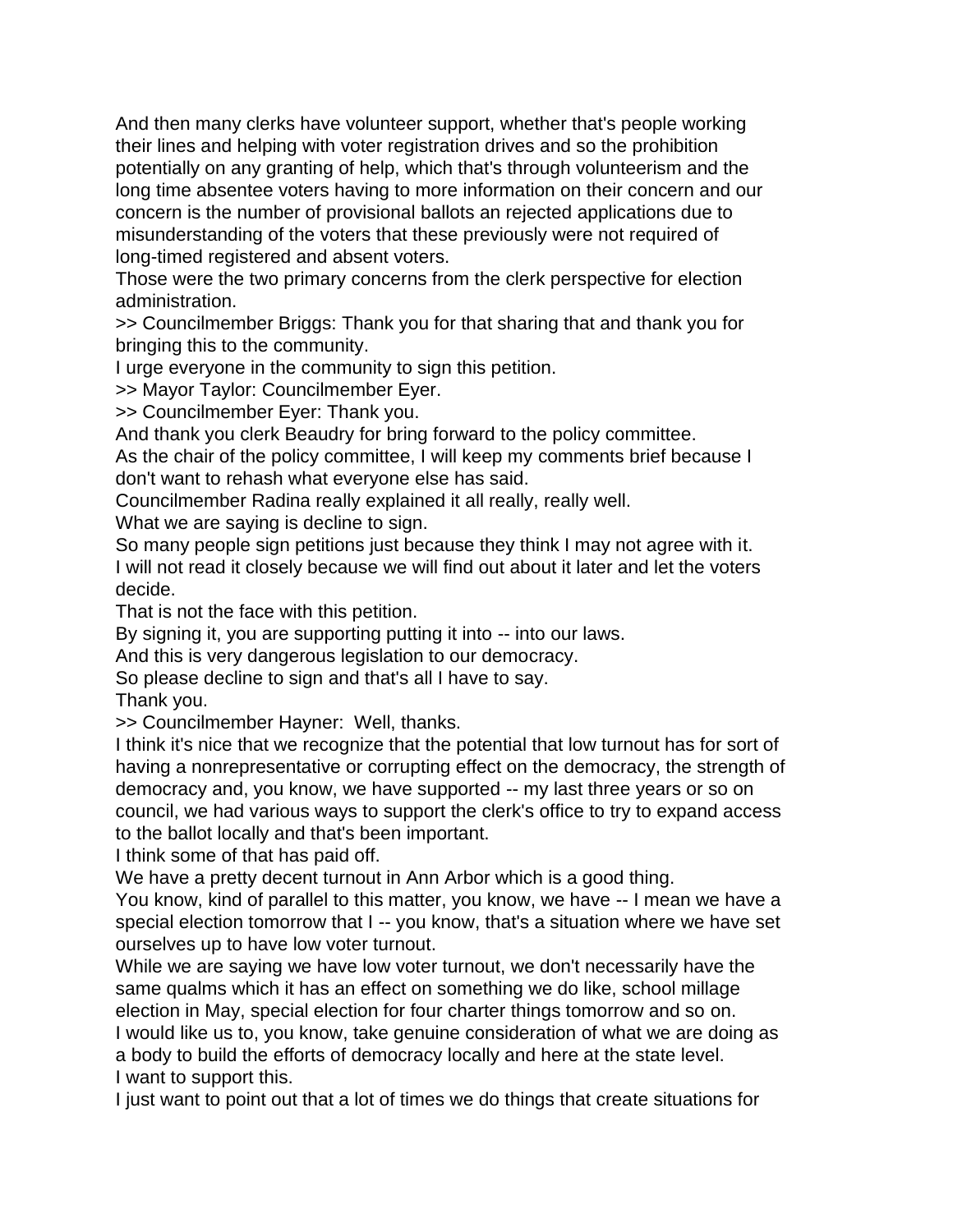low voter turnout.

I would love to see a minimum amount of turnout for a millage.

You know, 10%, 12%, 14% of the people show up and the other 87% are the people with the bill.

And so things need to be done to increase voter turnout, not decrease it.

>> Mayor Taylor: Further discussion?

I would like to be added as a cosponsor.

This vote petition effort is another in a long line of voter suppression efforts and in an effort to restrict people's access to the vote and ensure and support minority rule.

It's as simple as that and we, I hope are shedding some additional light on this and are encouraging people to decline to sign.

This is not merely signing the petition is -- it's part of the plan to restrict people's access to the ballot and that's contrary to everything that we as a state and country should stand for.

Councilmember Ramlawi?

>> Councilmember Ramlawi: Thank you.

Thank you to the clerk for the work and others who have brought this to the table. I won't extend our short meeting any longer.

I would like to be added as a cosponsor, please.

Thank you.

>> Mayor Taylor: Further discussion?

All in favor?

Opposed?

It is approved.

DC-2, resolution to approve the hiring of Atleen Kaur as city attorney.

Moved by Councilmember Grand, and seconded by Griswold.

Discussion of DC-2.

I would like to say that this, of course comes through the administration committee after the -- after Ms. Kaur interviewed here with staff members and city attorney's office on multiple occasions.

I feel able to say on the part of the community that we are very excited about the prospect of moving forward with Ms. Kaur and are delighted that she continuing to explore interests in serving as our new city attorney.

There's a couple ever aspects of the process.

In the event that she were to join us, it wouldn't come for some time.

That is to say that she an additional commitment which, you know, run through perhaps April.

And so if we are moving forward, that's the time frame that will likely be hit. As we are expressing our enthusiasm for Ms. Kaur and bringing forward this resolution to approve her hiring, it's not a done deal.

Ms. Kaur has -- she continues to -- she has a distinguished career in the private sector and is in the process herself of exploring and considering whether municipal service is what she wants to take on.

I'm hoping that the answer is yes.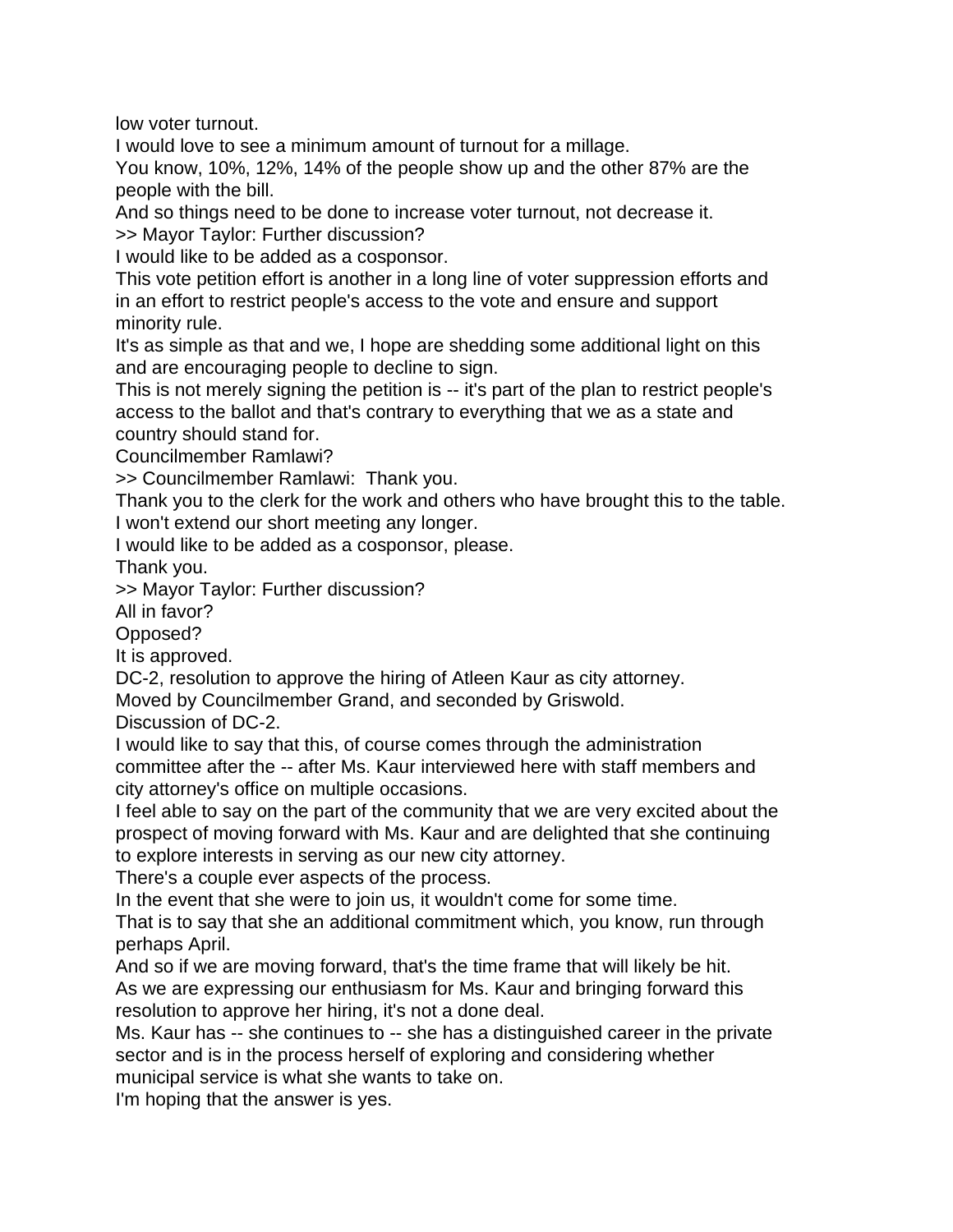I have discussed this aspect of my communications with her and she heartily approves of them for she is true.

And it's my -- well, I just want folks on council not in the administration committee to understand that and certainly too members of the public that she is continuing to think through what her next best steps are and it's my firm and fond hope is those steps to join the team on the their floor.

Further comments?

Councilmember Grand?

>> Councilmember Grand: Thank you.

As a member of the council administration committee, I want to thank Amy sell, all the staff at the attorney's office who gave us valuable feedback.

I know I personally went in this process with a lot of apprehension, given that, you know, the person we were looking to replace and just the level of responsibility of this position.

And I was pleasantly surprised at how smoothly the process has gone so far. So I'm constantly optimistic that we will -- so I'm cautiously optimistic that we will ride that wave of pleasant surprises, I guess and that, you know -- I know that the feedback we received from Ms. Kaur was incredibly positive.

Hopefully we will be looking at a smooth transition where we have time to pass along some valuable institutional knowledge.

>> Mayor Taylor: Councilmember Griswold.

>> Councilmember Griswold: Yes, I also wanted to acknowledge the contribution of Amy sells and also to point utility the commitment to team building that we heard about during her interview was reflected in the way she interviewed and was willing to meet with small groups of attorneys.

So I am very optimistic and enthusiastic that what we heard in the interview is exactly how she will perform if she's hired as our city attorney. Thank you.

>> Mayor Taylor: Councilmember Hayner.

>> Councilmember Hayner: This won't do anything for my reputation of being somewhat contrary.

I enjoyed the interview with the candidate.

I wasn't completely thrilled with the lack of municipal experience.

I appreciated her direct, forth right on municipal law and environmental law, the things I'm concerned and looking for in a candidate.

And I just I think I will cast the lone no vote, but I think it's odd that we essentially interviewed one person and now we are offering up the job.

I just don't feel that I have embraced a wide range of enough candidates.

It doesn't seem like enough to offer this position up after such a short search.

If she accepts the position, I look forward to bringing all the quality that she mentioned in her interview.

I won't support it.

It's too little, too soon.

>> Mayor Taylor: Councilmember Briggs.

>> Councilmember Briggs: Well, I feel the complete opposite.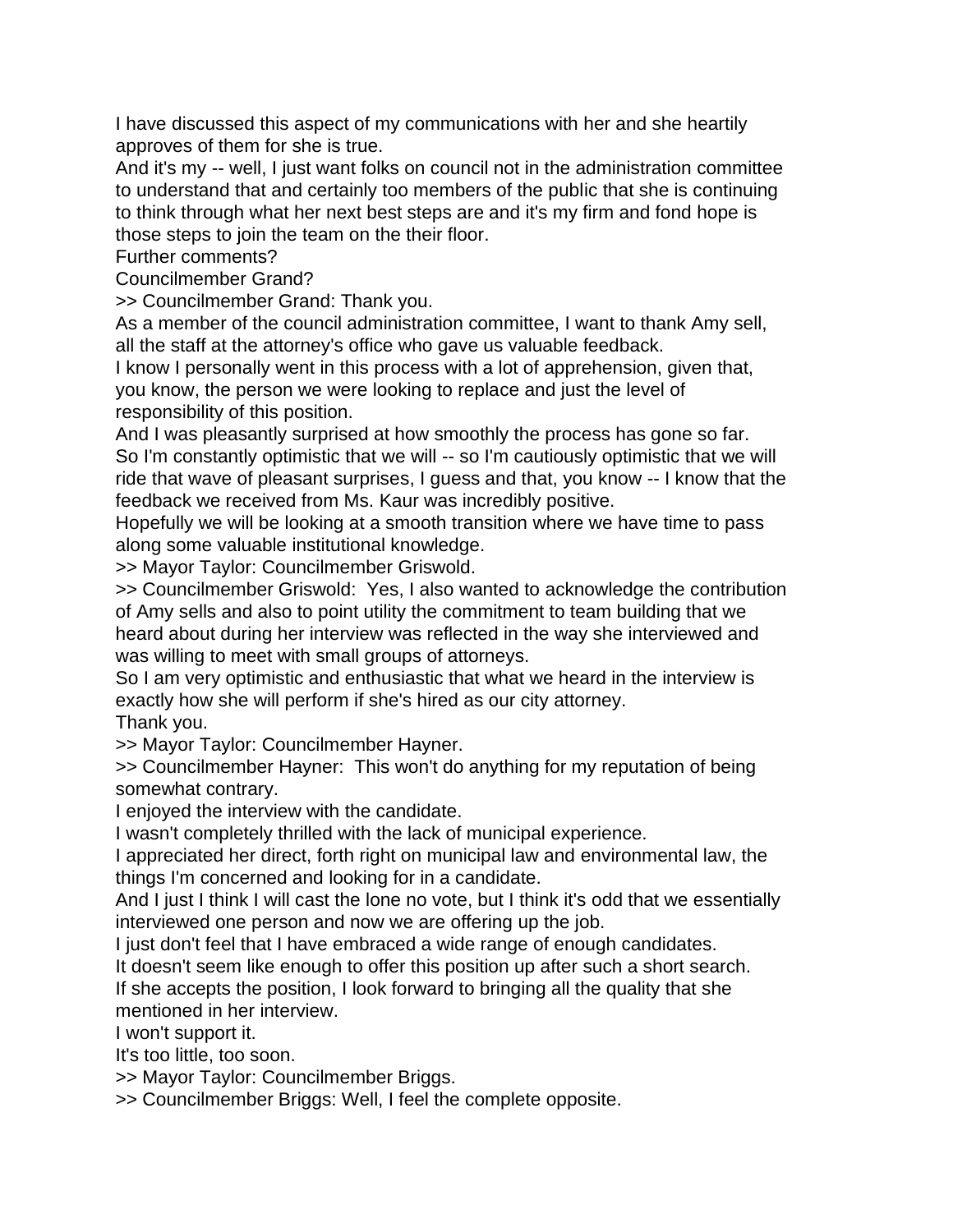I'm very excited after this long national search to find we have such incredible talent in our own community and within the  $5<sup>th</sup>$  ward I might say.

And I hope that Ms. Kaur will join us and I think it's quite impressive that considering what fig shoes she has to feel.

There's integrity and strength in our city attorney's office right now.

And after the interviews with our administrators and with council and senior leadership and city attorney's office, what we saw was a strong endorsement of her coming to the city and I understand that there may need to be a longer transition time and I hope we can welcome her in the spring.

>> Mayor Taylor: Councilmember Griswold.

>> Councilmember Griswold: As a member of the committee, I would like to mention that this was a robust interview process and I would recommend to council maybe Hayner that he reach out to Amy sell, and talk to her about the process, because while there was just one finalist, there were many candidates considered in the process.

So thank you.

>> Mayor Taylor: It Councilmember Ramlawi.

 $\gg$  Councilmember Ramlawi: I do share the view of my colleague in the 5<sup>th</sup> ward for many reasons and Atleen being a resident of the  $5<sup>th</sup>$  ward is just one of them. Her resume is outstanding.

He had interviewed extremely well and has the buy-in of the staff in the legal department, which I think is important.

I would just like to put on record here that we did try to interview two people, and one person backed out before the final process that we undertook.

So, yes, it was unfortunate that we didn't have more people to interview in that final stage.

It was my belief that Atleen was head and shoulders above eight out of the other ten.

And the other person that came close just decided to withdraw their nomination to the job.

So these are tough times to be a public servant and I hope Atleen finds it within her to give a big part ever herself to the community and serve in city government. Money is great and all, but it's not everything.

There's other things that motivate us and is the reason that we do what we do. And that doesn't come in the form of a paycheck.

Hopefully that resonates with her and we do have someone who can feel the big shoes that will be left vacant, someone who comes with a lot of credentials and the ability to learn very quickly.

Thank you.

>> Mayor Taylor: Further discussion?

Councilmember Radina.

>> Councilmember Radina: Thank you, mayor.

I want to also briefly add my excitement for this opportunity to vote this way tonight.

I too, I think my biggest concern throughout this process was Attorney Kaur's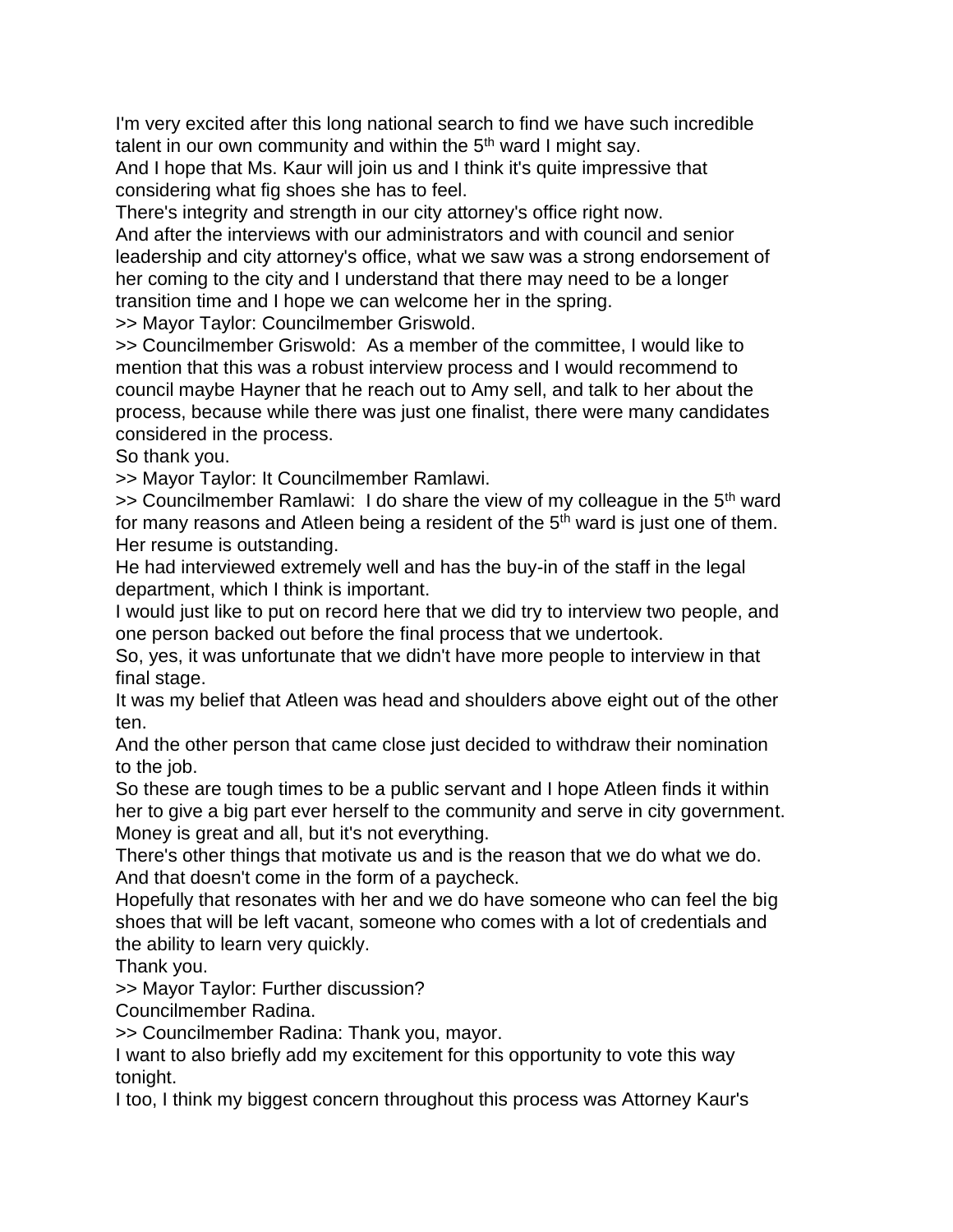apparent lack of coming into the role.

One the benefits that we have from Attorney Postema giving us such a long period of time to conclude the search to find the right candidate and hopefully onboard that person while he's still employed with the city allows for that kind of transition, that onboarding and really that time for Attorney Kaur to get up to speed on all the things that might be impacting the city right now and what's on the horizon.

And I think with Mr. Postema helping that transition, that alleviated any of the concerns I had.

It became very clear that attorney Kaur was not only incredibly capable and I think she will be a quick study and I look forward to working with her and welcoming her on board.

So thank you.

>> Mayor Taylor: Further discussion?

Roll call vote, starting with Councilmember Ramlawi.

>> Councilmember Ramlawi: Yes.

>> Councilmember Hayner: No.

>> Councilmember Disch: Yes.

>> Councilmember Griswold: Yes.

>> Councilmember Song: Yes.

>> Councilmember Grand: Yes.

>> Councilmember Radina: Yes.

>> Mayor Taylor: Yes.

>> Councilmember Eyer: Gentlemen.

>> Councilmember Nelson: Yes.

>> Councilmember Briggs: Yes.

>> Clerk Beaudry: Motion carries.

>> Mayor Taylor: Mr. Postema, do we have the pleasure of a closed session today?

>> City Atty. Postema: Mayor, we do not.

>> Mayor Taylor: We have before us the clerk's report of communications, petitions and referrals.

May I have a motion to approve the clerk's report.

Moved by Ramlawi, seconded by Disch.

Discussion, please?

All in favor.

It is approved.

Mr. Postema, do we have a pleasure of communications from our city attorney? >> City Atty. Postema: The only thing I would add, it is -- it is interesting to watch the council vote on my successor and I believe that the candidate is a strong candidate, and I had the pleasure -- she's called me several times to get proper due diligence on the job, background information that I would give to any candidate, interest in the budget, interested in the people that are here, interested in -- interest in all sorts of things.

I will tell that you she's a person with the talents to do deep due diligence which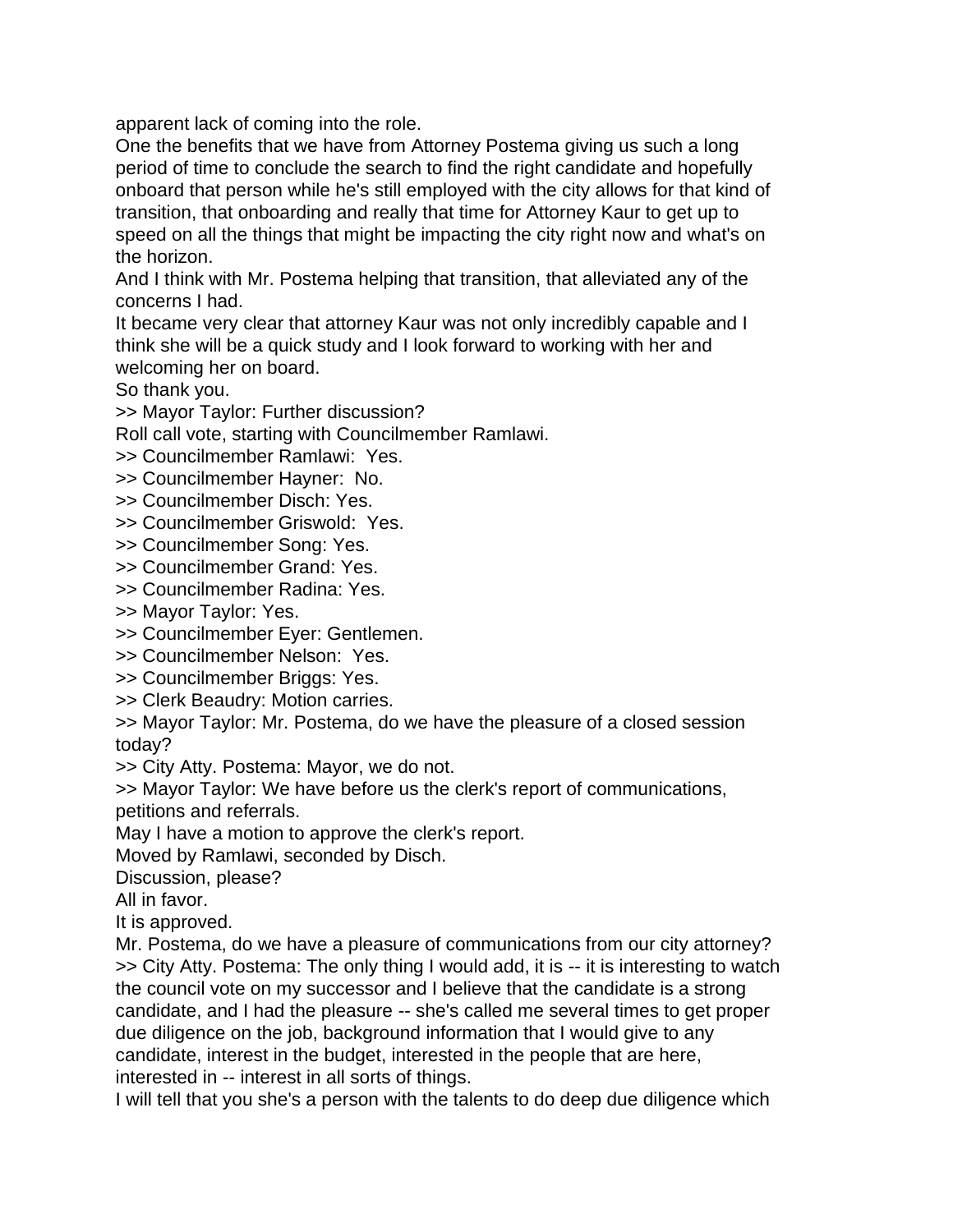is a talent that I admire, as you all know.

And so in watching that, I would be remiss in not pointing out two things, one is Kevin McDonald and Margaret Radabaugh, they did a very good job internally. I was not part of the process internally to the city attorney's office and that was proper, I didn't want a role in that and they did a very good job of coordinating that with attorney sell and with the candidate, the people would spoke about those interviews, it was a multi-tiered process and I appreciate the leadership of attorney McDonald and Radabaugh.

And the admin committee on this, I spoke about this before.

This was a very diligent search and a process that the admin committee worked very, very tirelessly on and very effectively and came to a unanimous conclusion to bring this forward.

This resolution coming from the admin committee, following on the heels of Milton Dohoney's offer and for the city administrator position and he's now here. Also unanimous, I believe bodes well for the city at the leadership levels.

So with that, having watched the admin committee very fairly with this and having provided them advice, I believe they executed their task very wisely and appropriately.

>> Mayor Taylor: Thank you.

We now come to public comment general time.

It's an opportunity for members the community to speak about matters of public interest.

To speak call 877-853-5247, once you are connected, please enter meeting I.D., 94212732148.

Once you are connected further, please enter star nine.

Star nine to indicate that you wish to speak.

You will have three minutes in which to speak.

Please pay close attention to your time.

Our clerk will notify you when your time is expired.

When your time has expired please conclude your remarks and cede the floor.

Is there anybody who would like to speak at public comment?

>> Clerk Beaudry: Mayor, I don't see any callers on the line with their hands up. >> Mayor Taylor: Seeing no one, public comment is closed.

Are there communications today from council?

Councilmember Griswold.

>> Councilmember Griswold: This is something that I talked to our city attorney Postema about.

For greater transparency.

I asked him to phase out the new council orientation for legal issues, and it's something that I don't want to put words in his mouth, but he was already thinking about, we are coming up to the one-year anniversary of new councilmembers being elected.

And I think it greater transparency, we need to vote the reason we are there and the councilmembers can learn from each other by discussing new issues.

I want to acknowledge that and thank Mr. Postema for making that change.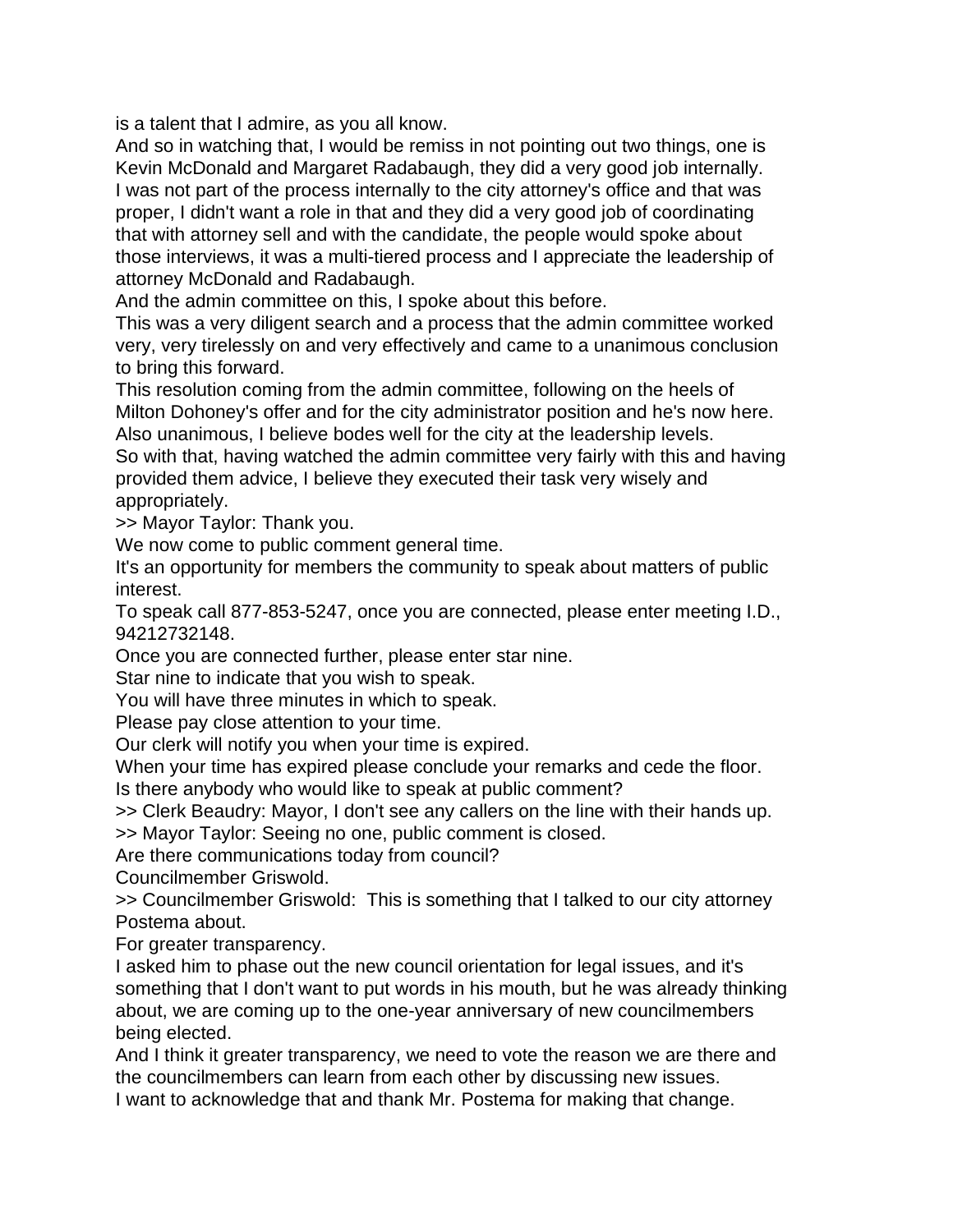>> Mayor Taylor: Councilmember Ramlawi.

>> Councilmember Ramlawi: If I could allow Mr. Postema to talk first.

>> City Atty. Postema: Thank you.

I wanted to say, I have talked with the council, it has been my practice after one year to open up and have two time periods for open office hours.

As you know, councilmembers can contact me any time outside of those hours. The only condition is that there's not a quorum in either of those and that those issues -- there may somebody topics that we bring forward but just as a policy matter we don't have a quorum, but two separate times for office hours, first come, first serve.

That will start in December.

>> Mayor Taylor: Councilmember Ramlawi.

>> Councilmember Ramlawi: Thank you.

I hope this is audible.

Our Internet is up stable.

I just wanted to follow up with comments I made at the beginning of our meeting, with the situation over there at liberty plaza.

The board again, the LDFA board was addressed and asked about help in the issues facing the employees and others at liberty plaza -- and I think I might have gone -- can people hear me?

Everything is frozen.

>> Mayor Taylor: You are audible councilmember.

>> Councilmember Ramlawi: Unfortunately, I'm not sure what's being transmitted here.

>> Mayor Taylor: Councilmember, you are audible.

>> Councilmember Ramlawi: If you are hear me, I will work with others on this matter, including our city administrator and public safety officials in addressing this public safety concern that's gotten much, much worse over the last twos because what's going on there should concern everybody, and, again, I just want to bring light to it and this whole body's attention to the matter that safety issues at liberty plaza have reached an all-time critical level.

>> Mayor Taylor: Further communication from council.

Councilmember Song.

>> Councilmember Song: I wanted to thank our communications office.

I wanted to that a look at the A.T.C. newsletter.

It's a newsletter that you can subscribe to and it's an introduction to our interim administrator and some guidance on election data and our quality water matters report, the parks has park gear and wear, and fall leaf disposal.

A lot of these issues that we ourselves are approached with constituent requests are covered in this newsletter and also a link to Missy Stults' sustainable energy utility.

So quickly assess.

It's nice.

It's on Twitter too and also on our website.

And it's great.